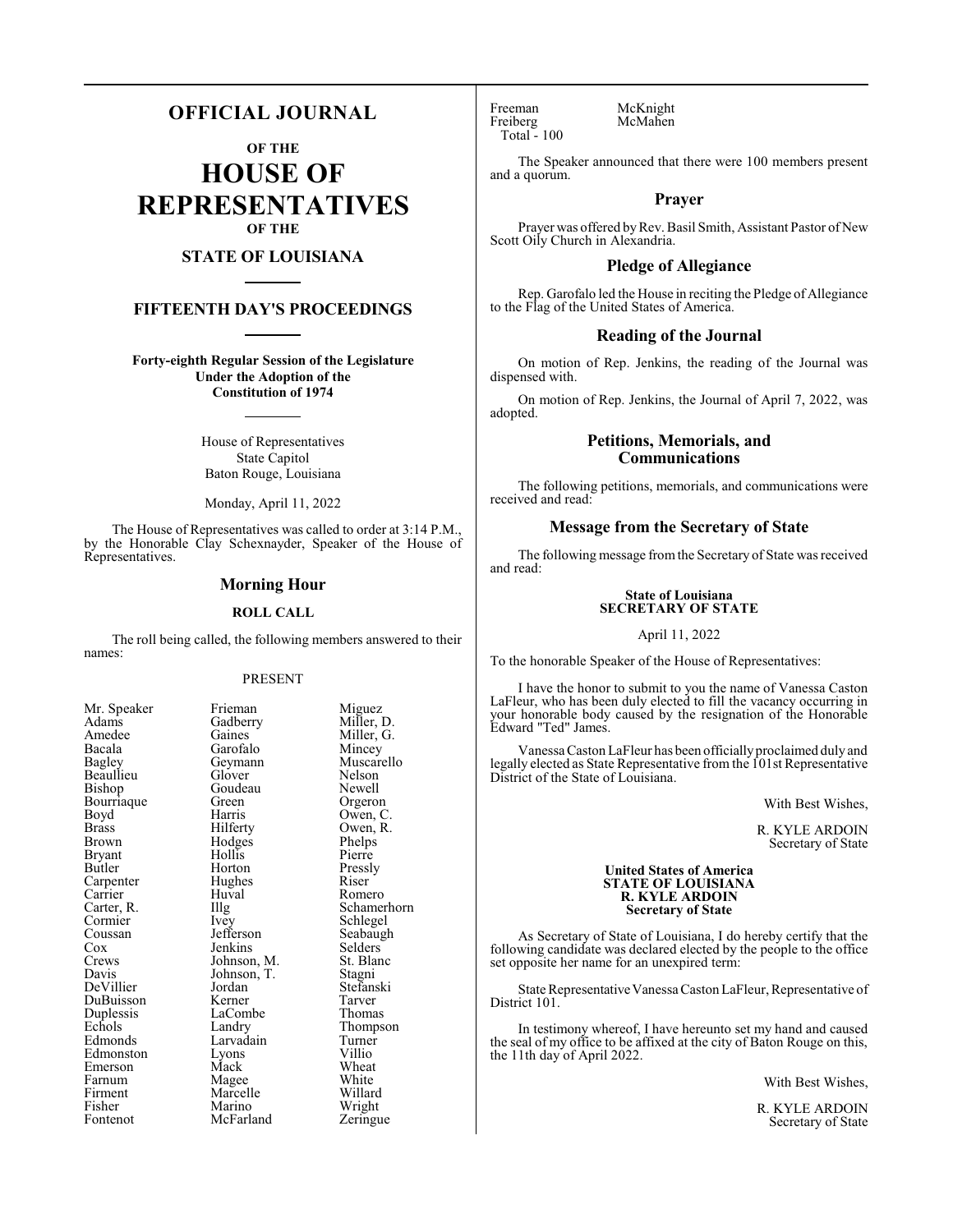# Page 2 HOUSE

15th Day's Proceedings - April 11, 2022

# **Oath of Office**

Mrs. Vanessa Caston LaFleur presented herself before the bar of the House and took the following oath:

"I, Vanessa Caston LaFleur, do solemnly swear that I will support the constitution and laws of the United States and the constitution and laws of this state and that I will faithfully and impartially discharge and perform all the duties incumbent upon me as a member of the House of Representatives according to the best of my ability and understanding, so help me God".

### **Message from the Senate**

#### **SENATE BILLS**

# April 11, 2022

To the Honorable Speaker and Members of the House of Representatives:

I am directed to inform your honorable body that the Senate has finally passed the following Senate Bills:

Senate Bill Nos. 95, 148 and 182

Respectfully submitted,

#### YOLANDA J. DIXON Secretary of the Senate

# **Senate Bills and Joint Resolutions on First Reading**

The following Senate Bills and Joint Resolutions on first reading were taken up, read, and placed upon the calendar for their second reading:

#### **SENATE BILL NO. 95—** BY SENATOR ALLAIN

AN ACT

To amend and reenact R.S. 47:337.36, 337.102(H) and (I)(1) and to enact R.S. 47:337.26(D)(1)(f) and 337.102(C)(10), relative to the Uniform Local Sales Tax Board; to create a multi-parish audit program; to provide for confidentiality of taxpayer information; to provide for the operations of the program; to provide relative to the funding of the board; to provide for reporting on the program to legislative committees; to provide for an effective date; and to provide for related matters.

Read by title.

Lies over under the rules.

#### **SENATE BILL NO. 148—**

BY SENATORS MIZELL, ABRAHAM, BARROW, BERNARD, BOUIE,<br>CARTER, CATHEY, CLOUD, CONNICK, CORTEZ, FESI, FIELDS, FOIL,<br>HENRY, HEWITT, JACKSON, LAMBERT, MCMATH, MILLIGAN, FRED<br>MILLS, ROBERT MILLS, MORRIS, PETERSON, POPE, PRICE, R AN ACT

To amend and reenact Code of Criminal Procedure Art. 983(H) and (I) and R.S. 14:46.2(A)(1), (C)(1) and (3)(b) and (f), and (D), to enact Code of Criminal Procedure Art. 983(J) and 997, and R.S.  $14:46.2(C)(3)(k)$  and (l), relative to human trafficking; to provide relative to expungement of records of arrest and conviction for certain offenses related to human trafficking; to provide for immunity from prosecution for victims of human trafficking; and to provide for related matters.

Read by title.

Lies over under the rules.

#### **SENATE BILL NO. 182—** BY SENATOR FIELDS

AN ACT

To amend and reenact R.S. 14:134(A)(3) and R.S. 40:2405(J)(2)(a) and to enact R.S. 14:134(A)(4), relative to mandatory  $\hat{P}.\hat{O}.\hat{S}.\hat{T}$ . certification revocation; to provide relative to malfeasance in office by public officers and employees; to provide for a revocation hearing to determine whether a peace officer's P.O.S.T. certification will be revoked; and to provide for related matters.

Read by title.

Lies over under the rules.

### **Suspension of the Rules**

On motion of Rep. Magee, the rules were suspended in order to take up and consider Introduction of Resolutions, House and House Concurrent at this time.

# **Introduction of Resolutions, House and House Concurrent**

The following members introduced the following entitled House and House Concurrent Resolutions, which were read the first time by their titles and placed upon the calendar for their second reading:

#### **HOUSE RESOLUTION NO. 57—**

BY REPRESENTATIVE MUSCARELLO A RESOLUTION

To commend the organizers, volunteers, and royal court of the 2022 Italian Festival in Tickfaw.

Read by title.

On motion of Rep. Muscarello, Jr., and under a suspension of the rules, the resolution was adopted.

# **HOUSE CONCURRENT RESOLUTION NO. 63—** BY REPRESENTATIVE FARNUM

A CONCURRENT RESOLUTION

To suspend until sixty days after final adjournment of the 2023 Regular Session of the Legislature of Louisiana that portion of R.S. 48:2084.5(A), relative to the exception that allows a private entity to impose tolls or user fees on any existing free road or system of roads, bridge, tunnel, or overpass, if the road or system of roads, bridge, tunnel, or overpass is improved or expanded.

Read by title.

Lies over under the rules.

# **HOUSE CONCURRENT RESOLUTION NO. 64—**

BY REPRESENTATIVE FREEMAN A CONCURRENT RESOLUTION

To urge and request the Department of Children and Family Services to conduct a study to evaluate the Alternatives to Abortion Initiative and to submit a written report of its findings and recommendations to the Legislature of Louisiana.

Read by title.

Lies over under the rules.

#### **HOUSE CONCURRENT RESOLUTION NO. 65—** BY REPRESENTATIVE ECHOLS A CONCURRENT RESOLUTION

To urge and request the Louisiana Alzheimer's Coalition to submit its Alzheimer's state plan to the office of the governor, speaker of the House of Representatives, president of the Senate,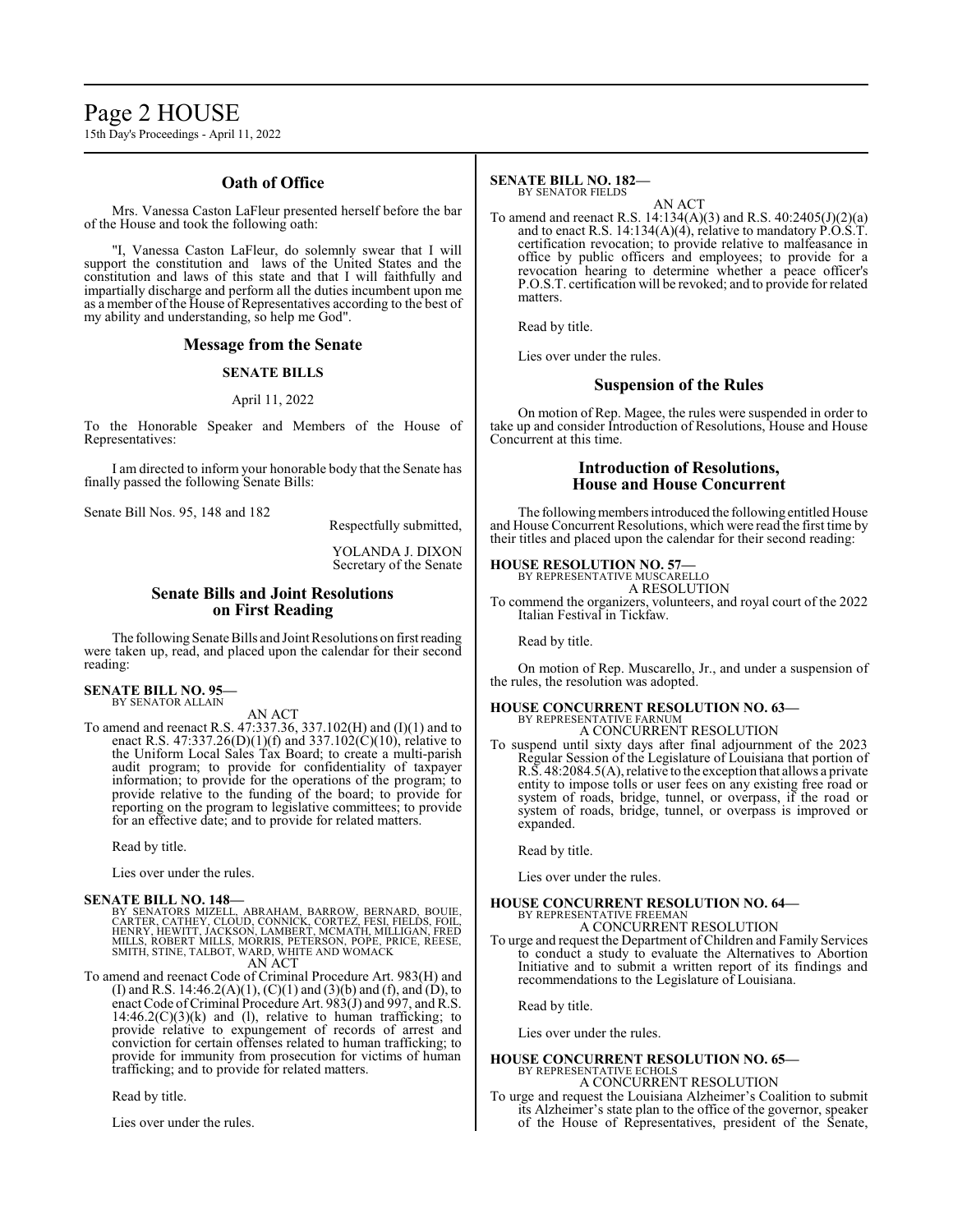# Page 3 HOUSE

15th Day's Proceedings - April 11, 2022

chairman of the House Committee on Health and Welfare, and chairman of the Senate Committee on Health and Welfare no later than March 31, 2023.

Read by title.

Lies over under the rules.

# **HOUSE CONCURRENT RESOLUTION NO. 66—** BY REPRESENTATIVE VILLIO A CONCURRENT RESOLUTION

To recognize and acknowledge the 2-8-2 Mikado steam locomotive as the official state steam locomotive.

Read by title.

Lies over under the rules.

# **Reports of Committees**

The following reports of committees were received and read:

Report of the Committee on Appropriations

April 11, 2022

To the Speaker and Members of the House of Representatives:

I am directed by your Committee on Appropriations to submit the following report:

House Bill No. 33, by DeVillier Reported with amendments. (14-0)

House Bill No. 228, by Zeringue Reported favorably. (12-0)

House Bill No. 250, by Magee (Joint Resolution) Reported with amendments. (14-0)

House Bill No. 310, by Magee Reported favorably. (14-0)

House Bill No. 318, by Zeringue Reported favorably. (12-0)

House Bill No. 346, by Thompson Reported with amendments. (19-0)

House Bill No. 636, by Orgeron (Joint Resolution) Reported favorably. (13-0)

House Bill No. 645, by Magee Reported with amendments. (16-0)

House Bill No. 687, by Orgeron Reported with amendments. (13-0)

House Bill No. 834, by Illg Reported with amendments. (18-0)

> JEROME "ZEE" ZERINGUE Chairman

Report of the Committee on Civil Law and Procedure

April 11, 2022

To the Speaker and Members of the House of Representatives:

I am directed by your Committee on Civil Law and Procedure to submit the following report:

House Bill No. 842, by McMahen Reported with amendments. (10-0-1)

House Bill No. 903, by Miller, G. Reported with amendments. (13-0)

House Bill No. 905, by Miller, G. Reported favorably. (13-0)

> GREGORY A. MILLER Chairman

Report of the Committee on Transportation, Highways and Public Works

April 11, 2022

To the Speaker and Members of the House of Representatives:

I am directed by your Committee on Transportation, Highways and Public Works to submit the following report:

House Bill No. 97, by Magee Reported favorably. (11-0)

House Bill No. 319, by Crews Reported favorably. (8-7-1)

House Bill No. 630, by Bryant Reported with amendments. (14-0)

House Bill No. 855, by Thomas Reported favorably. (11-0)

> MARK WRIGHT Chairman

Report of the Committee on Ways and Means

April 11, 2022

To the Speaker and Members of the House of Representatives:

I am directed by your Committee on Ways and Means to submit the following report:

House Bill No. 2, by Bishop, S. Reported with amendments. (14-0)

> STUART J. BISHOP Chairman

# **House and House Concurrent Resolutions Lying Over**

The following House and House Concurrent Resolutions lying over were taken up and acted upon as follows:

**HOUSE CONCURRENT RESOLUTION NO. 60—** BY REPRESENTATIVE DESHOTEL A CONCURRENT RESOLUTION

To authorize and request the chairmen of the House Committee on Appropriations and the Senate Committee on Finance, acting jointly, to appoint a joint subcommittee composed of members from each committee to research, evaluate, and make recommendations for proposed legislation and policy changes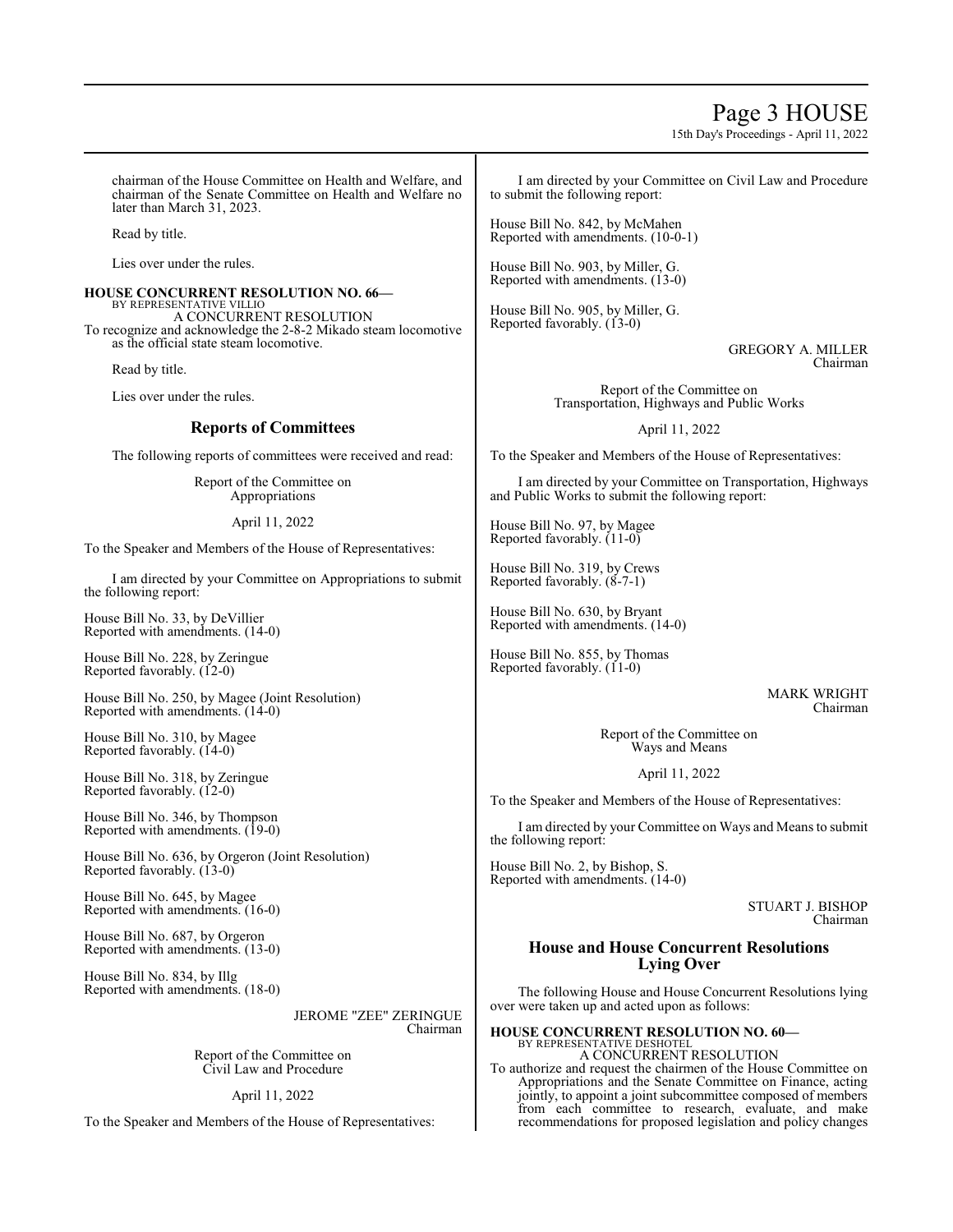# Page 4 HOUSE

15th Day's Proceedings - April 11, 2022

relative to the office of technology services within the division of administration.

Read by title.

Under the rules, the above resolution was referred to the Committee on Appropriations.

# **Senate Concurrent Resolutions Lying Over**

The following Senate Concurrent Resolutions lying over were taken up and acted upon as follows:

# **SENATE CONCURRENT RESOLUTION NO. 14—** BY SENATOR FOIL

A CONCURRENT RESOLUTION

To establish the Cybersecurity Redhibition Task Force and to recognize the task force as the unified and coordinated body of information technology and security professionals from various branches of federal and state government to consider creating a distinct cause of action for state agencies that respond to cyber incidents as part of the state's emergency support function to recover qualifying expenses from managed service providers and managed security service providers servicing public bodies and critical infrastructure whose actions or omissions contributed to the cyber incident.

Read by title.

Under the rules, the above resolution was referred to the Committee on House and Governmental Affairs.

### **SENATE CONCURRENT RESOLUTION NO. 23—**

BY SENATORS POPE, HEWITT, LAMBERT AND WHITE AND REPRESENTATIVES HODGES, MACK, MINCEY AND SCHEXNAYDER A CONCURRENT RESOLUTION

To commend Katie "KT" Scannell (KT) for being crowned Miss Louisiana USA 2022.

Read by title.

On motion of Rep. Mincey, and under a suspension of the rules, the resolution was concurred in.

#### **SENATE CONCURRENT RESOLUTION NO. 25—** BY SENATOR FOIL

A CONCURRENT RESOLUTION

To commend Mrs. Lydia Smith Grant on the occasion of her 95<sup>th</sup> birthday on April 25, 2022.

Read by title.

On motion of Rep. McKnight, and under a suspension of the rules, the resolution was concurred in.

# **House Bills and Joint Resolutions on Second Reading to be Referred**

The following House Bills and Joint Resolutions on second reading to be referred to committees were taken up, read, and referred to committees, as follows:

#### **Motion**

On motion of Rep. Edmonston, the Committee on Education was discharged from further consideration of House Bill No. 48.

#### **HOUSE BILL NO. 48—**

BY REPRESENTATIVE EDMONSTON AN ACT

To enact R.S. 17:170(G) and 3996(B)(67), relative to the administration of vaccines; to prohibit the administration of

vaccines on school propertyand at school-sponsored events; and to provide for related matters.

Read by title.

# **Motion**

On motion of Rep. Edmonston, the bill was withdrawn from the files of the House.

# **Senate Bills and Joint Resolutions on Second Reading to be Referred**

The following Senate Bills and Joint Resolutions on second reading to be referred were taken up, read, and referred to committees, as follows:

# **SENATE BILL NO. 71—** BY SENATOR CONNICK

AN ACT To amend and reenact Children's Code Art. 305(A)(2) and (B)(3) and to enact Children's Code Art. 305(A)(3), relative to criminal court jurisdiction over children; to provide relative to the divestiture of the juvenile court's jurisdiction over serious crimes committed by juveniles; to provide relative to the district attorney's discretion to prosecute a juvenile as an adult for certain offenses; and to provide for related matters.

Read by title.

Under the rules, the above bill was referred to the Committee on Administration of Criminal Justice.

#### **SENATE BILL NO. 72—** BY SENATOR CONNICK

AN ACT

To amend and reenact Children's Code Art. 657, 658, 763, and 764, relative to juvenile court proceedings; to remove the authority of the juvenile court to dismiss petitions in Child in Need of Care and Families in Need of Services petitions on its own motion; and to provide for related matters.

Read by title.

Under the rules, the above bill was referred to the Committee on Administration of Criminal Justice.

# **SENATE BILL NO. 242—**

BY SENATOR ALLAIN

AN ACT To amend and reenact R.S. 47:337.63(A)(3), (D), and (E), 337.69(B), 337.70(A)(1) and (2), and 337.80(A)(4)(b) and (B) and to enact R.S. 47:337.69(C) and 337.70(A)(4), relative to interest and penalties applicable to local sales and use tax; to provide for remittance oftax under protest; to provide for a limitation on the maximuminterest rate on unpaid taxes; to equalize interest rates for taxes due, taxes paid under protest, and refunds of overpayments; to provide for the calculation of late filing and payment penalties; and to provide for related matters.

Read by title.

Under the rules, the above bill was referred to the Committee on Ways and Means.

# **House and House Concurrent Resolutions Reported by Committee**

The following House and House Concurrent Resolutions reported by committee were taken up and acted upon as follows: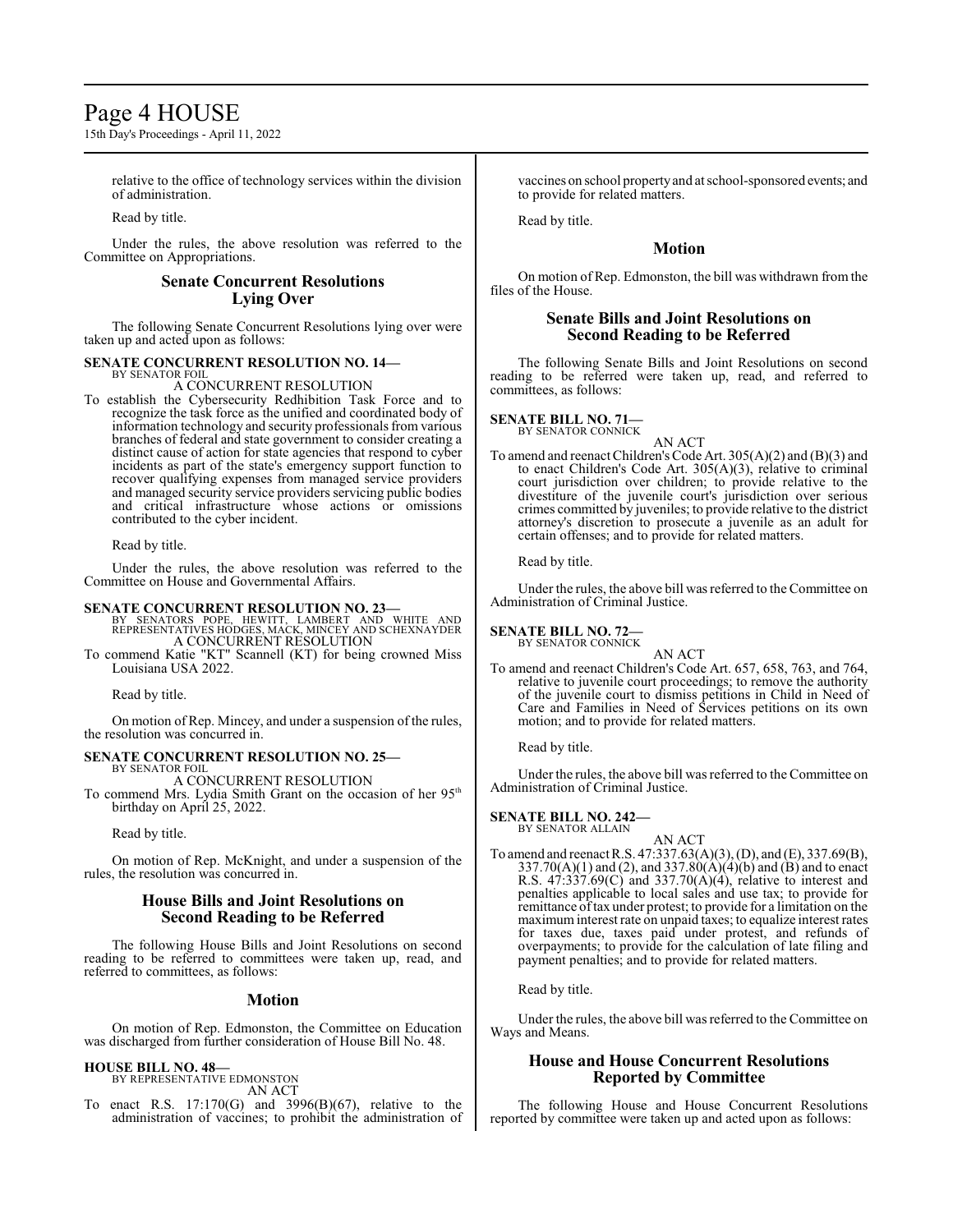# 15th Day's Proceedings - April 11, 2022

#### **HOUSE CONCURRENT RESOLUTION NO. 5—** BY REPRESENTATIVE ZERINGUE

A CONCURRENT RESOLUTION

To suspend until sixty days after final adjournment of the 2023 Regular Session of the Legislature of Louisiana R.S.  $23:1474(C)$ ,  $(G)(3)$ , and  $(H)$  providing for the determination of the unemployment insurance taxable wage base, maximum weekly benefit amount, and formula for the calculation of benefits for the 2023 calendar year.

Read by title.

Reported favorably by the Committee on Labor and Industrial Relations.

On motion of Rep. Carpenter, the resolution was ordered engrossed and passed to its third reading.

**HOUSE CONCURRENT RESOLUTION NO. 11—**<br>BY REPRESENTATIVES MIKE JOHNSON, ADAMS, BOYD, DEVILLIER,<br>FIRMENT, ILLG, IVEY, AND TARVER<br>A CONCURRENT RESOLUTION

To urge and request the legislatures of each state of the United States to pass similar concurrent resolutions calling upon the Congress of the United States of America to support legislation and to take such actions as a necessary to review and eliminate all provisions offederal law that reduce Social Security benefits for those receiving pension benefits from federal, state, or local government retirement or pension systems, plans, or funds.

Read by title.

Reported favorably by the Committee on Retirement.

On motion of Rep. DeVillier, the resolution was ordered engrossed and passed to its third reading.

# **House Bills and Joint Resolutions on Second Reading Reported by Committee**

The following House Bills and Joint Resolutions on second reading reported by committee were taken up and acted upon as follows:

#### **HOUSE BILL NO. 6—** BY REPRESENTATIVE ECHOLS

AN ACT

To enact R.S. 13:5554.8, relative to the payment of group insurance premiums for retired sheriffs and deputy sheriffs in Ouachita Parish; to create a permanent fund; to require the depositing of certain monies into the fund; to provide for investment of monies in the fund; to authorize the withdrawal of earnings; to provide for limitations on appropriations from the fund; to provide for audits of the fund; to provide for the membership and election on the investment advisory board; and to provide for related matters.

Read by title.

Reported favorably by the Committee on Judiciary.

On motion of Rep. Gaines, the bill was ordered engrossed and passed to its third reading.

# **HOUSE BILL NO. 10—**

BY REPRESENTATIVE MCFARLAND AN ACT

To amend and reenact R.S. 13:5554(J), relative to the Winn Parish Sheriff's Office; to provide for insurance premium payments for sheriff and deputy sheriff retirees; to provide for applicability; and to provide for related matters.

Read by title.

Reported favorably by the Committee on Judiciary.

On motion of Rep. Gaines, the bill was ordered engrossed and passed to its third reading.

# **HOUSE BILL NO. 15—** BY REPRESENTATIVE BAGLEY AN ACT

To enact R.S.  $13:3049(B)(1)(e)(viii)$  and R.S.  $15:255(X)$ , relative to costs of court; to authorize the transfer of surplus monies in the Forty-Second Judicial District; to provide for the transfer procedures of funds; and to provide for related matters.

Read by title.

Reported favorably by the Committee on Judiciary.

On motion of Rep. Gaines, the bill was ordered engrossed and passed to its third reading.

# **HOUSE BILL NO. 17—** BY REPRESENTATIVE DEVILLIER

AN ACT

To enact R.S. 11:1145.5, relative to the Louisiana School Employees' Retirement System; to provide for a benefit increase; to provide for eligibility and funding; to provide for payment and timing of the benefit increase; and to provide for related matters.

Read by title.

Reported favorably by the Committee on Retirement.

On motion ofRep. DeVillier, the bill was ordered engrossed and passed to its third reading.

# **HOUSE BILL NO. 19—**

BY REPRESENTATIVE DEVILLIER AN ACT

To enact R.S. 11:612(2)(n), relative to the Louisiana State Employees' Retirement System; to provide for membership in the Hazardous Duty Services Plan; and to provide for related matters.

Read by title.

Reported favorably by the Committee on Retirement.

On motion ofRep. DeVillier, the bill was ordered engrossed and passed to its third reading.

# **HOUSE BILL NO. 21—**

BY REPRESENTATIVE BACALA AN ACT

To enact R.S. 11:2225.5 and to repeal R.S. 11:2225(A)(7), relative to the Municipal Police Employees' Retirement System; to establish a funding deposit account; to provide for source of funding therefor; to authorize the board of trustees to adjust employer contribution rates; to provide for cost-of-living adjustments; to provide for funding, eligibility, and payment of cost-of-living adjustments; to provide for payment of system liabilities; and to provide for related matters.

Read by title.

Reported with amendments by the Committee on Retirement.

The committee amendments were read as follows:

# **HOUSE COMMITTEE AMENDMENTS**

Amendments proposed by House Committee on Retirement to Original House Bill No. 21 by Representative Bacala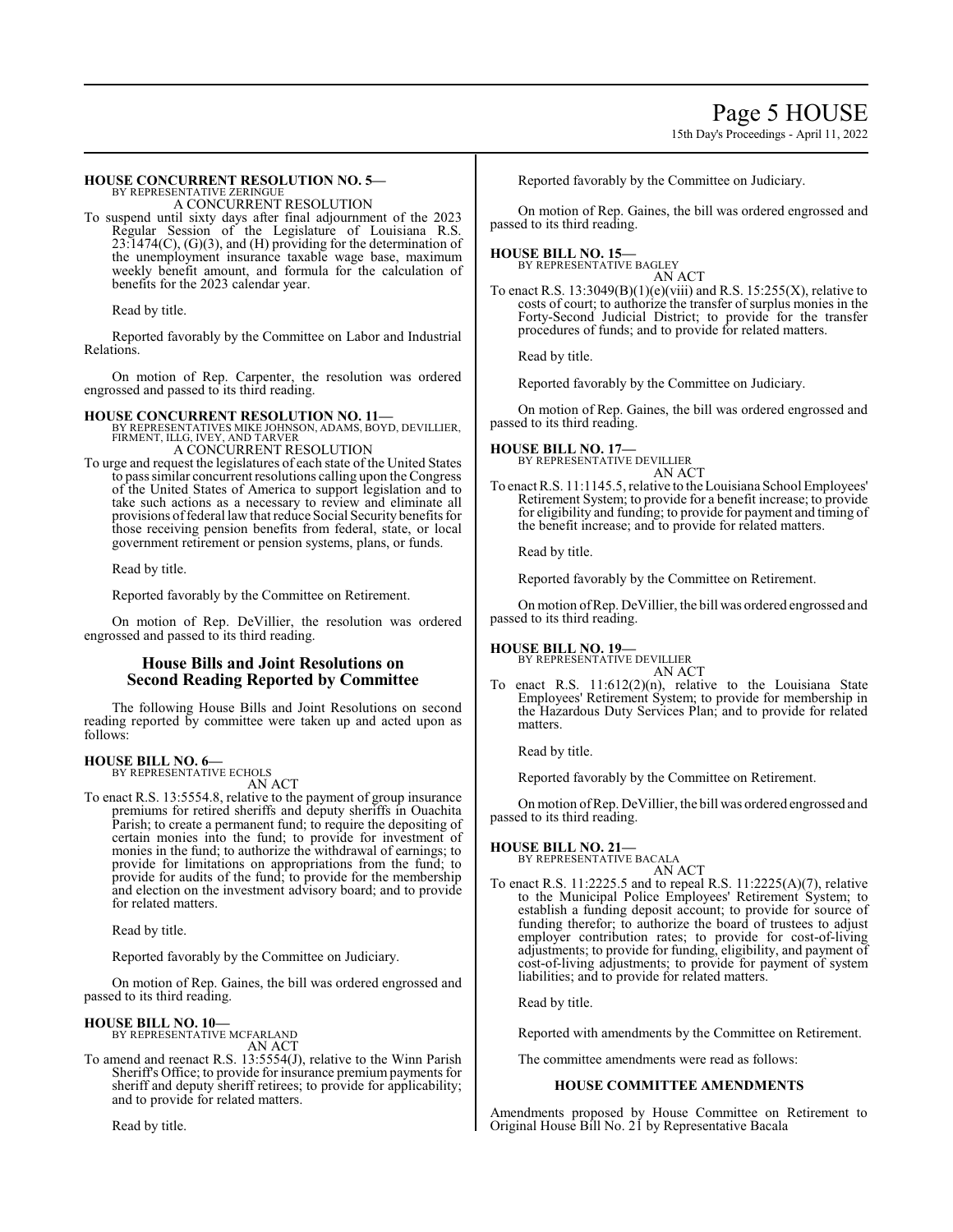# Page 6 HOUSE

15th Day's Proceedings - April 11, 2022

# AMENDMENT NO. 1

On page 1, line 2, after "R.S. 11:2225.5" delete the comma "," and insert "and to repeal R.S.  $11:2225(A)(7)$ ,"

# AMENDMENT NO. 2

On page 2, line 22, after "oldest" and before "amortization" insert "positive"

### AMENDMENT NO. 3

On page 3, after line 26, insert the following:

Section 2. R.S. 11:2225(A)(7) is hereby repealed in its entirety.

On motion of Rep. DeVillier, the amendments were adopted.

On motion of Rep. DeVillier, the bill, as amended, was ordered engrossed and passed to its third reading.

#### **HOUSE BILL NO. 24—** BY REPRESENTATIVE ILLG

AN ACT

To amend and reenact R.S. 11:1644(C)(8) and to enact R.S. 11:1615, relative to the District Attorneys' Retirement System; to provide for the transfer of service credit and the accrual rate applicable to such service; to provide for Back-Deferred Retirement Option Plan; and to provide for related matters.

Read by title.

Reported favorably by the Committee on Retirement.

On motion ofRep. DeVillier, the bill was ordered engrossed and passed to its third reading.

# **HOUSE BILL NO. 28—**

BY REPRESENTATIVE MUSCARELLO AN ACT

To amend and reenact Code of Civil Procedure Article 4844, relative to the City Court of Hammond; to provide for the jurisdictional amount in certain eviction proceedings; and to provide for related matters.

Read by title.

Reported favorably by the Committee on Judiciary.

On motion of Rep. Gaines, the bill was ordered engrossed and passed to its third reading.

#### **HOUSE BILL NO. 32—**

BY REPRESENTATIVE TARVER AN ACT

To amend and reenact R.S. 11:127(B), relative to the duties of the Public Retirement Systems' Actuarial Committee; to require the committee to provide information to the legislature regarding those eligible for a supplemental retirement benefit; to provide for effectiveness; and to provide for related matters.

Read by title.

Reported with amendments by the Committee on Retirement.

The committee amendments were read as follows:

### **HOUSE COMMITTEE AMENDMENTS**

Amendments proposed by House Committee on Retirement to Original House Bill No. 32 by Representative Tarver

# AMENDMENT NO. 1

On page 2, line 6, between "Bill No." and "of this" insert "31"

On motion of Rep. DeVillier, the amendments were adopted.

On motion of Rep. DeVillier, the bill, as amended, was ordered engrossed and passed to its third reading.

# **HOUSE BILL NO. 36—** BY REPRESENTATIVE MAGEE

AN ACT

To amend and reenact Code of Civil Procedure Article 4843(D) and (F), relative to city court jurisdiction; to provide relative to the amount in dispute when the civil jurisdiction is concurrent with the district court; to provide for the jurisdictional amount in dispute for the City Court of Houma; and to provide for related matters.

Read by title.

Reported favorably by the Committee on Judiciary.

On motion of Rep. Gaines, the bill was ordered engrossed and passed to its third reading.

#### **HOUSE BILL NO. 38—**

BY REPRESENTATIVE THOMPSON

AN ACT To amend and reenact R.S.  $13:5554(R)(2)$  and (3) and to enact R.S. 13:5554(R)(4) and 5554.8, relative to the payment of group insurance premium costs for persons retired from the Richland Parish Sheriff's Office; to provide for eligibility for payment of such costs for retired sheriffs and retired deputy sheriffs of the Richland Parish Sheriff's Office; to provide for effective dates; to create a permanent fund; to require the depositing of certain monies into the fund; to provide for investment of monies in the fund; to authorize the withdrawal of earnings; to provide for limitations on appropriations from the fund; to provide for audits of the fund; to provide for the membership and election on the investment advisory board; and to provide for related matters.

Read by title.

Reported favorably by the Committee on Judiciary.

On motion of Rep. Gaines, the bill was ordered engrossed and passed to its third reading.

#### **HOUSE BILL NO. 59—**

BY REPRESENTATIVE GREGORY MILLER AN ACT

To repeal R.S. 13:3671, relative to fees and mileage rates for witnesses; to repeal certain fees and mileage rates for witnesses residing or employed within a certain distance of the courthouse; and to provide for related matters.

Read by title.

Reported favorably by the Committee on Judiciary.

On motion of Rep. Gaines, the bill was ordered engrossed and passed to its third reading.

**HOUSE BILL NO. 60—** BY REPRESENTATIVES ZERINGUE AND HUGHES AN ACT

To amend and reenact R.S. 13:1595(C), relative to Orleans Parish Juvenile Court; to abolish specific judgeships upon vacancy in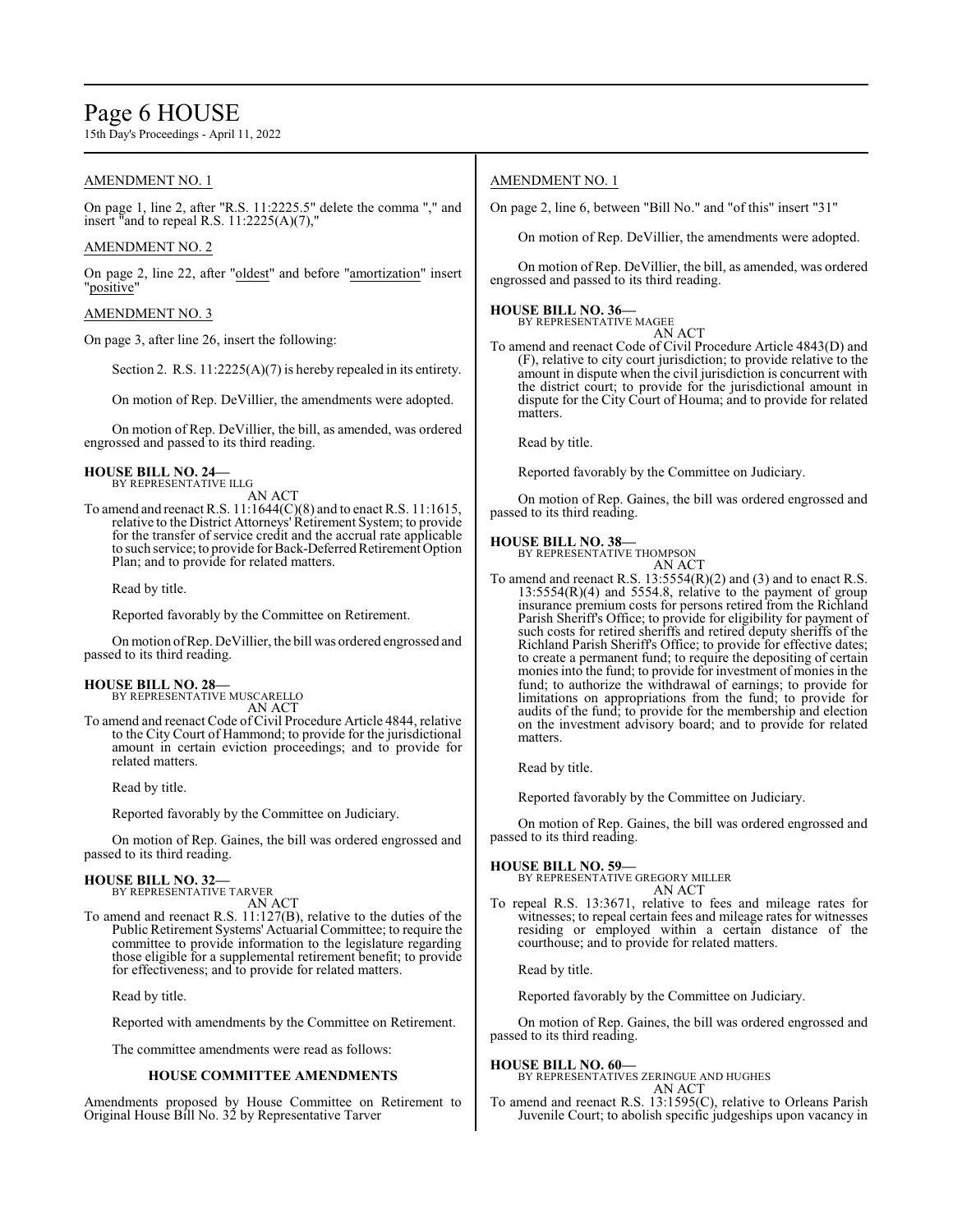# Page 7 HOUSE

15th Day's Proceedings - April 11, 2022

the Orleans Parish Juvenile Court; and to provide for related matters.

Read by title.

Reported favorably by the Committee on Judiciary.

On motion of Rep. Gaines, the bill was ordered engrossed and passed to its third reading.

# **HOUSE BILL NO. 72—** BY REPRESENTATIVE MAGEE

AN ACT

To amend and reenact R.S. 40:1496(F), relative to Terrebonne Parish Fire Protection District Number Six; to provide for membership of its board of commissioners; to provide for an effective date; and to provide for related matters.

Read by title.

Reported favorably by the Committee on Municipal, Parochial and Cultural Affairs.

Onmotion ofRep. Edmonds, the bill was ordered engrossed and passed to its third reading.

# **HOUSE BILL NO. 105—**

BY REPRESENTATIVE BOURRIAQUE AN ACT

To enact R.S. 13:5554.8, relative to the payment of group insurance premiums for retired sheriffs and deputy sheriffs in Cameron Parish; to create a permanent fund; to require the depositing of certain monies into the fund; to provide for investment of monies in the fund; to authorize the withdrawal of earnings; to provide for limitations on appropriations from the fund; to provide for audits of the fund; to provide for the membership and election on the investment advisory board; and to provide for related matters.

Read by title.

Reported favorably by the Committee on Judiciary.

On motion of Rep. Gaines, the bill was ordered engrossed and passed to its third reading.

#### **HOUSE BILL NO. 111—** BY REPRESENTATIVE RISER

AN ACT

To amend and reenact R.S. 13:5554(S)(1)(intro para) and (2), relative to the Franklin Parish Sheriff's Office; to provide for insurance premium payments for sheriff and deputy sheriff retirees; to provide for life insurance; to provide for applicability; and to provide for related matters.

Read by title.

Reported favorably by the Committee on Judiciary.

On motion of Rep. Gaines, the bill was ordered engrossed and passed to its third reading.

# **HOUSE BILL NO. 119—** BY REPRESENTATIVE CARPENTER

AN ACT

To amend and reenact R.S. 23:1553(G) and R.S. 49:191(1) and to repeal R.S. 49:191(10)(l), relative to the Louisiana Workforce Commission, including provisions to provide forthe re-creation of the Louisiana Workforce Commission and the statutory entities made a part of the department by law; to provide for the effective termination date for all statutory authority for the existence of such statutory entities; to provide for the reauthorization ofthe Incumbent Worker Training Programwithin the Louisiana Workforce Commission; and to provide for related matters.

Read by title.

Reported with amendments by the Committee on Labor and Industrial Relations.

The committee amendments were read as follows:

#### **HOUSE COMMITTEE AMENDMENTS**

Amendments proposed by House Committee on Labor and Industrial Relations to Original House Bill No. 119 by Representative Carpenter

#### AMENDMENT NO. 1

On page 2, at the beginning of line 5, change "1" to "2"

On motion of Rep. Carpenter, the amendments were adopted.

On motion of Rep. Carpenter, the bill, as amended, was ordered engrossed and passed to its third reading.

#### **HOUSE BILL NO. 123—**

BY REPRESENTATIVE MIKE JOHNSON AN ACT

To amend and reenact R.S. 29:26.1(B)(6)-(11), (C)(3)(b), (D)(1), and  $(E)(2)$  and to enact R.S.  $29:26.1(B)(12)$ , relative to the Louisiana National Guard; to provide for definitions; to provide for disability claims and death benefits; to provide for availability of disability and death benefits; to provide for subsequent disabilities; and to provide for related matters.

Read by title.

Reported with amendments by the Committee on Judiciary.

The committee amendments were read as follows:

#### **HOUSE COMMITTEE AMENDMENTS**

Amendments proposed byHouse Committee on Judiciary to Original House Bill No. 123 by Representative Mike Johnson

### AMENDMENT NO. 1

On page 1, line 16, after "and" and before "who" insert a comma "," and "for purposes of this Section's disability benefits,"

On motion of Rep. Gaines, the amendments were adopted.

On motion of Rep. Gaines, the bill, as amended, was ordered engrossed and passed to its third reading.

# **HOUSE BILL NO. 138—**

BY REPRESENTATIVE WHEAT AN ACT

To provide relative to Act No. 403 of the 2021 Regular Session of the Legislature of Louisiana, relative to tobacco products; to provide for the naming of a previous Act of the legislature; to provide for the naming of a certain Act addressing the use of tobacco products by minors; and to provide for related matters.

Read by title.

Reported favorably by the Committee on Judiciary.

On motion of Rep. Gaines, the bill was ordered engrossed and passed to its third reading.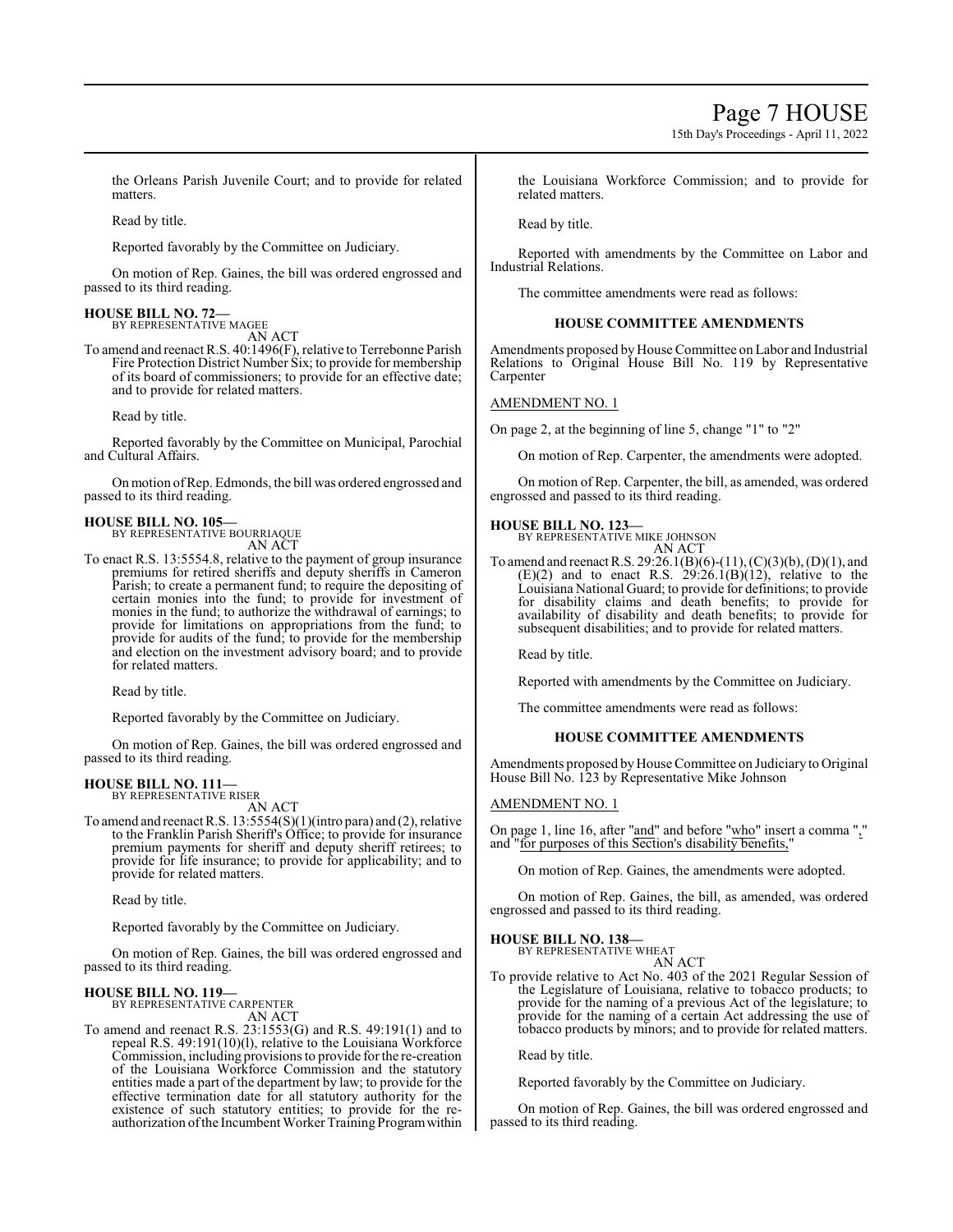# Page 8 HOUSE

15th Day's Proceedings - April 11, 2022

#### **HOUSE BILL NO. 147—** BY REPRESENTATIVE EDMONDS

AN ACT

To enact R.S. 33:4712.24, relative to St. George Fire Protection District No. 2; to authorize the governing board of the district to name facilities in honor of a living person; to provide for an effective date; and to provide for related matters.

Read by title.

Reported favorably by the Committee on Municipal, Parochial and Cultural Affairs.

On motion ofRep. Edmonds, the bill was ordered engrossed and passed to its third reading.

# **HOUSE BILL NO. 148—**

BY REPRESENTATIVE FREEMAN AN ACT

To enact R.S. 33:9091.27, relative to Orleans Parish; to create the Bouligny Improvement District; to provide relative to the boundaries, purpose, governance, and powers and duties of the district; to provide relative to district funding, including the authority to levy taxes or fees, subject to voter approval; to provide for an effective date; and to provide for related matters.

Read by title.

Reported favorably by the Committee on Municipal, Parochial and Cultural Affairs.

On motion ofRep. Edmonds, the bill was ordered engrossed and passed to its third reading.

#### **HOUSE BILL NO. 151—** BY REPRESENTATIVE EDMONDS

AN ACT

To enact R.S. 33:9097.35, relative to East Baton Rouge Parish; to create the Old Jefferson Crime Prevention and Improvement District; to provide relative to the boundaries, purpose, governance, and powers and duties of the district; to provide relative to district funding, including the imposition of a parcel fee, subject to voter approval; to provide for an effective date; and to provide for related matters.

Read by title.

Reported favorably by the Committee on Municipal, Parochial and Cultural Affairs.

On motion ofRep. Edmonds, the bill was ordered engrossed and passed to its third reading.

# **HOUSE BILL NO. 152—** BY REPRESENTATIVE FIRMENT

AN ACT

To enact R.S. 40:539(C)(8)(m), relative to employees of the Colfax Housing Authority; to provide that employees of the authority shall not be in the state civil service; and to provide for related matters.

Read by title.

Reported favorably by the Committee on Municipal, Parochial and Cultural Affairs.

On motion ofRep. Edmonds, the bill was ordered engrossed and passed to its third reading.

# **HOUSE BILL NO. 153—**

BY REPRESENTATIVE FREEMAN AN ACT

To amend and reenact R.S. 33:9091.9(D)(1), (3)(b), and (4), (E)(4), and (F)(1) and (3)(c), relative to Orleans Parish; to provide relative to the Twinbrook Security District; to provide relative to the district's governing board; to provide relative to board appointments; to provide relative the parcel fee levied within the district; to provide relative to the expiration of the fee; and to provide for related matters.

Read by title.

Reported favorably by the Committee on Municipal, Parochial and Cultural Affairs.

On motion ofRep. Edmonds, the bill was ordered engrossed and passed to its third reading.

**HOUSE BILL NO. 187—** BY REPRESENTATIVE TURNER

AN ACT

To enact R.S. 3:266(25), relative to the powers of authority of the Louisiana Agricultural Finance Authority; to expand the powers ofthe Louisiana Agricultural Finance Authority to authorize the acquisition and distribution of fuel through different methods during a natural disaster; to provide an effective date; and to provide for related matters.

Read by title.

Reported favorably by the Committee on Agriculture, Forestry, Aquaculture, and Rural Development.

On motion of Rep. McFarland, the bill was ordered engrossed and passed to its third reading.

# **HOUSE BILL NO. 192—**

BY REPRESENTATIVE ZERINGUE AN ACT

To enact R.S. 23:1474(J)(3), relative to unemployment compensation; to provide for the determination of benefits, taxes, and discounts; to provide for effectiveness; and to provide for related matters.

Read by title.

Reported favorably by the Committee on Labor and Industrial Relations.

On motion of Rep. Carpenter, the bill was ordered engrossed and passed to its third reading.

**HOUSE BILL NO. 216—**

BY REPRESENTATIVE ADAMS AN ACT

To enact R.S. 33:9097.35, relative to East Baton Rouge Parish; to create the Myrtle Hill Crime Prevention and Improvement District; to provide relative to the boundaries, purpose, governance, and powers and duties of the district; to provide relative to district funding, including the authority to impose a parcel fee, subject to voter approval; to provide for an effective date; and to provide for related matters.

Read by title.

Reported favorably by the Committee on Municipal, Parochial and Cultural Affairs.

Onmotion ofRep. Edmonds, the bill was ordered engrossed and passed to its third reading.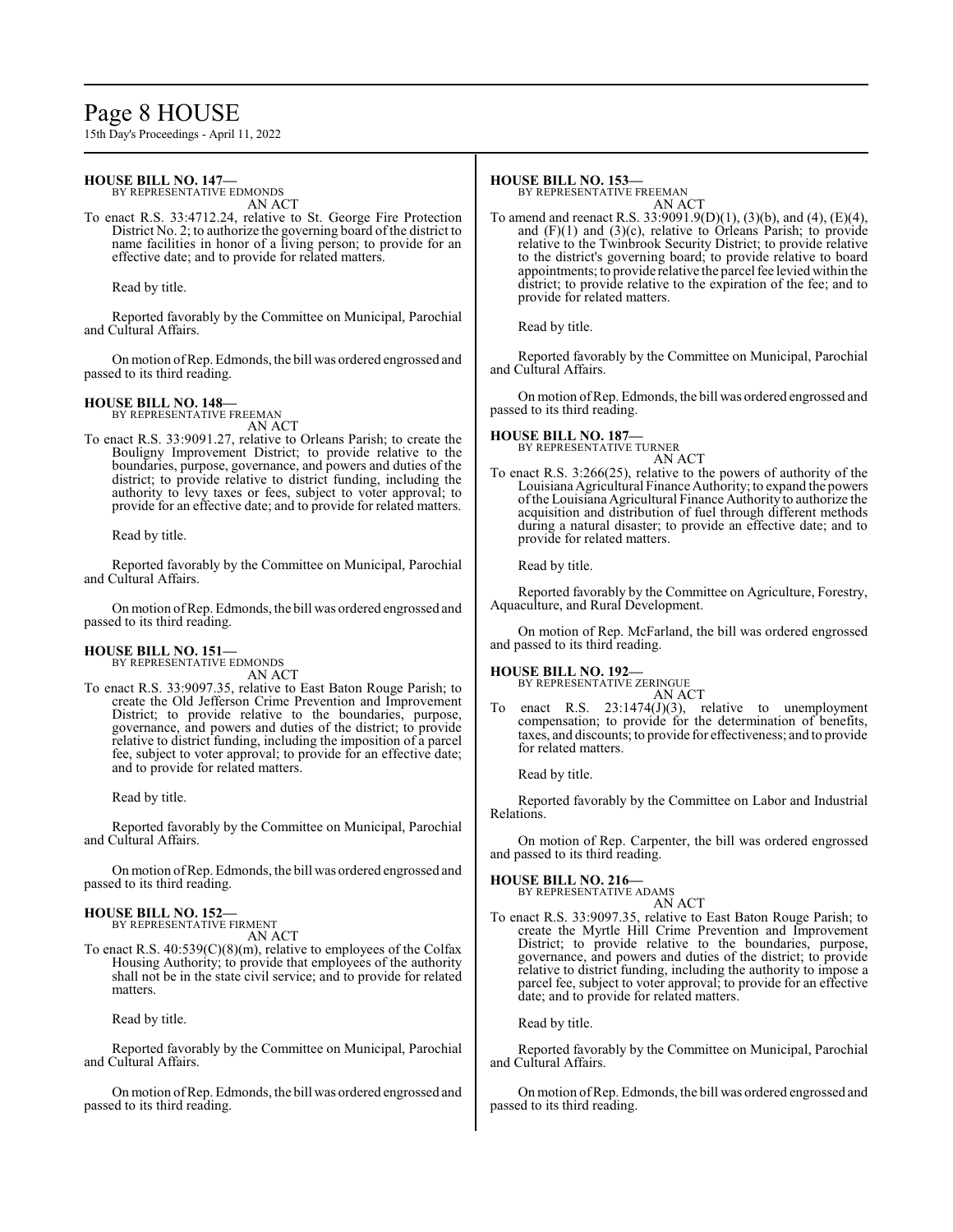15th Day's Proceedings - April 11, 2022

#### **HOUSE BILL NO. 235—** BY REPRESENTATIVE MCFARLAND

AN ACT

To amend and reenact R.S. 46:1053(BB) and to repeal Act No. 171 of the 2017 Regular Session, relative to the Jackson Parish Hospital Service District; to provide relative to the governing commission of the district; to provide for qualifications of members of the governing commission; to provide for appointment of the commission members; to repeal laws relative to governance of a hospital service district in any parish with a population greater than sixteen thousand and lessthan seventeen thousand according to the latest federal decennial census; to provide for an effective date; and to provide for related matters.

Read by title.

Reported favorably by the Committee on Municipal, Parochial and Cultural Affairs.

On motion ofRep. Edmonds, the bill was ordered engrossed and passed to its third reading.

#### **HOUSE BILL NO. 243—** BY REPRESENTATIVE BAGLEY

AN ACT

To amend and reenact R.S. 13:1875(7), (10)(c), 12(e), and (14), 2152(C), and 2492(A)(7) and (E), and R.S. 40:1231.8(C)(1)(a) and  $1237.2(C)(1)(a)$ , relative to the authority of city court judges to serve on a medical review panel; to provide for the practice of law by city court judges; to provide for the selection of the attorney member of a medical review panel; to provide for definitions; and to provide for related matters.

Read by title.

Reported with amendments by the Committee on Judiciary.

The committee amendments were read as follows:

#### **HOUSE COMMITTEE AMENDMENTS**

Amendments proposed by House Committee on Judiciary to Original House Bill No. 243 by Representative Bagley

### AMENDMENT NO. 1

On page 1, line 3, after "(E)," and before "and R.S. 40:1231.8(C)(1)(a)" delete "R.S. 37:212(D),"

#### AMENDMENT NO. 2

On page 1, line 4, after "authority of" and before "judges" insert "city court"

#### AMENDMENT NO. 3

On page 1, line 5, after "law by" and before "judges" insert "city court"

# AMENDMENT NO. 4

On page 1, line 6, after "definitions;" and before "and to" delete "to provide for effectiveness;"

#### AMENDMENT NO. 5

On page 5, delete lines 6 through 14 in their entirety

# AMENDMENT NO. 6

On page 5, at the beginning of line 15, change "Section 3." to "Section 2."

# AMENDMENT NO. 7

On page 6, line 6, after "names of" and before "magistrates," insert "judges other than city court judges,"

### AMENDMENT NO. 8

On page 7, line 11, after "names of" and before "magistrates," insert "judges other than city court judges,"

### AMENDMENT NO. 9

On page 7, delete lines 26 through 29 in their entirety

On motion of Rep. Gaines, the amendments were adopted.

On motion of Rep. Gaines, the bill, as amended, was ordered engrossed and passed to its third reading.

#### **HOUSE BILL NO. 270—** BY REPRESENTATIVE STAGNI

AN ACT

To enact R.S. 33:4712.24, relative to the naming of public buildings by the city of Kenner; to authorize the governing authority of the city of Kenner to name the Kenner council on aging building in honor of a living person; to provide for an effective date; and to provide for related matters.

Read by title.

Reported favorably by the Committee on Municipal, Parochial and Cultural Affairs.

Onmotion ofRep. Edmonds, the bill was ordered engrossed and passed to its third reading.

**HOUSE BILL NO. 283—** BY REPRESENTATIVE MCFARLAND AN ACT

To amend and reenact R.S. 32:387(C)(3)(d)(ii)(introductory paragraph), relative to timber harvest season permits; to provide for the type of products applicable to a timber harvest season permit; and to provide for related matters.

Read by title.

Reported with amendments by the Committee on Agriculture, Forestry, Aquaculture, and Rural Development.

The committee amendments were read as follows:

#### **HOUSE COMMITTEE AMENDMENTS**

Amendments proposed by House Committee on Agriculture, Forestry, Aquaculture, and Rural Development to Original House Bill No. 283 by Representative McFarland

#### AMENDMENT NO. 1

On page 1, delete lines 2 through 4 in their entirety and insert the following:

"To amend and reenact R.S. 32:387(C)(3)(d)(ii)(introductory paragraph), relative to timber harvest season permits; to provide for the type of products"

### AMENDMENT NO. 2

On page 1, delete lines 7 through 16 in their entirety

# AMENDMENT NO. 3

On page 1, at the beginning of line 17, change "Section 2." to "Section 1."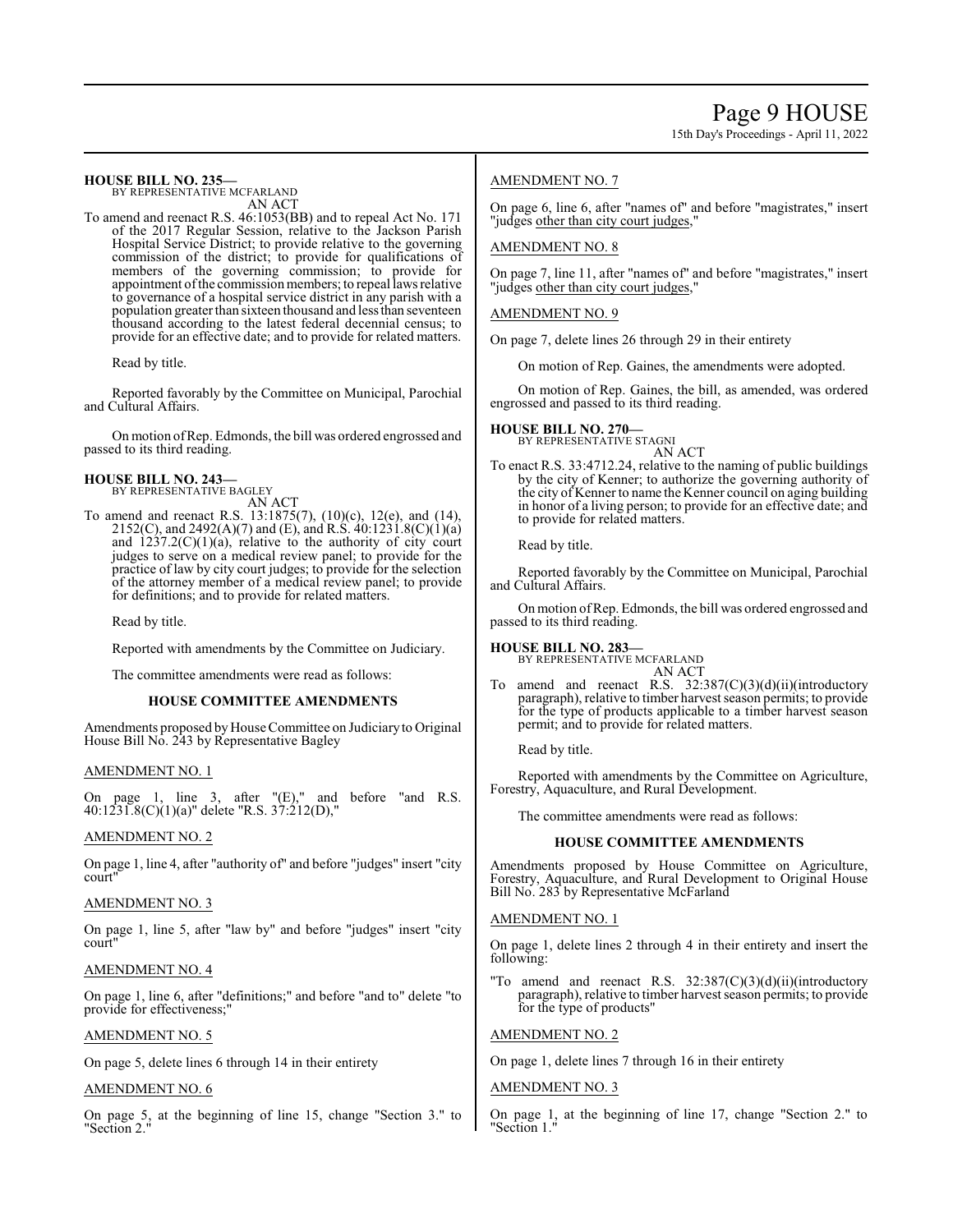# Page 10 HOUSE

15th Day's Proceedings - April 11, 2022

On motion of Rep. McFarland, the amendments were adopted.

On motion of Rep. McFarland, the bill, as amended, was ordered engrossed and passed to its third reading.

# **HOUSE BILL NO. 308—**

BY REPRESENTATIVE JEFFERSON AN ACT

To amend and reenact R.S. 23:1592(F), relative to unemployment compensation benefits; to provide for an increase in the minimum weekly benefit amount; and to provide for related matters.

Read by title.

Reported favorably by the Committee on Labor and Industrial Relations.

On motion of Rep. Carpenter, the bill was ordered engrossed and passed to its third reading.

#### **HOUSE BILL NO. 327—** BY REPRESENTATIVE THOMPSON

AN ACT

To amend and reenact R.S. 3:3553(A), relative to the levy of a soybean assessment; to provide relative to the imposition of a state assessment in connection with the federal soybean assessment; to provide an effective date; and to provide for related matters.

Read by title.

Reported favorably by the Committee on Agriculture, Forestry, Aquaculture, and Rural Development.

On motion of Rep. McFarland, the bill was ordered engrossed and passed to its third reading.

#### **HOUSE BILL NO. 392—** BY REPRESENTATIVE HUGHES

AN ACT

To amend and reenact R.S. 33:9103(D) and 9124(B), relative to communications districts; to provide relative to employees of such districts; to provide that certain employees may be considered first responders; and to provide for related matters.

Read by title.

Reported with amendments by the Committee on Municipal, Parochial and Cultural Affairs.

The committee amendments were read as follows:

### **HOUSE COMMITTEE AMENDMENTS**

Amendments proposed by House Committee on Municipal, Parochial and Cultural Affairs to Original House Bill No. 392 by Representative Hughes

# AMENDMENT NO. 1

On page 1, line 4, delete "are first responders; to provide definitions;" and insert "may be considered first responders;

#### AMENDMENT NO. 2

On page 1, line 14, after "is an" delete the remainder of the line and at the beginning line 15, delete "emergency services dispatcher" and insert "emergency public safety telecommunicator"

# AMENDMENT NO. 3

On page 1, line 16, after "emergencies" and before "be" delete "shall" and insert "may"

# AMENDMENT NO. 4

On page 1, line 17, after "considered a first responder." delete the remainder of the line and delete line 18 in its entirety

# AMENDMENT NO. 5

On page 2, line 6, after "is an" delete the remainder of the line and at the beginning of line 7, delete "emergency services dispatcher" and insert "emergency public safety telecommunicator"

# AMENDMENT NO. 6

On page 2, line 8, after "emergencies" and before "be" delete "shall" and insert "may"

### AMENDMENT NO. 7

On page 2, line 9, after "considered a first responder." delete the remainder of the line and delete line 10 in its entirety

On motion of Rep. Edmonds, the amendments were adopted.

On motion of Rep. Edmonds, the bill, as amended, was ordered engrossed and passed to its third reading.

# **HOUSE BILL NO. 412—**

BY REPRESENTATIVE GOUDEAU AND SENATOR STINE AN ACT

To enact R.S. 23:1601.1, relative to unemployment compensation; to provide for benefit eligibility conditions; to provide for verification of attendance at employment interviews; to provide for interview verification forms; to provide for the promulgation of rules; to provide for definitions; and to provide for related matters.

Read by title.

Reported with amendments by the Committee on Labor and Industrial Relations.

The committee amendments were read as follows:

# **HOUSE COMMITTEE AMENDMENTS**

Amendments proposed by House Committee on Labor and Industrial Relations to Original House Bill No. 412 by Representative Goudeau

# AMENDMENT NO. 1

On page 2, delete line 2 in its entirety and insert in lieu thereof the following:

"shall constitute sufficient proof of the claimant's failure to appear at an interview."

#### AMENDMENT NO. 2

On page 2, line 5, after "name" and before the period "." insert "and telephone number or email address"

On motion of Rep. Carpenter, the amendments were adopted.

Under the rules, the above bill, as amended, was ordered engrossed and recommitted to the Committee on Appropriations.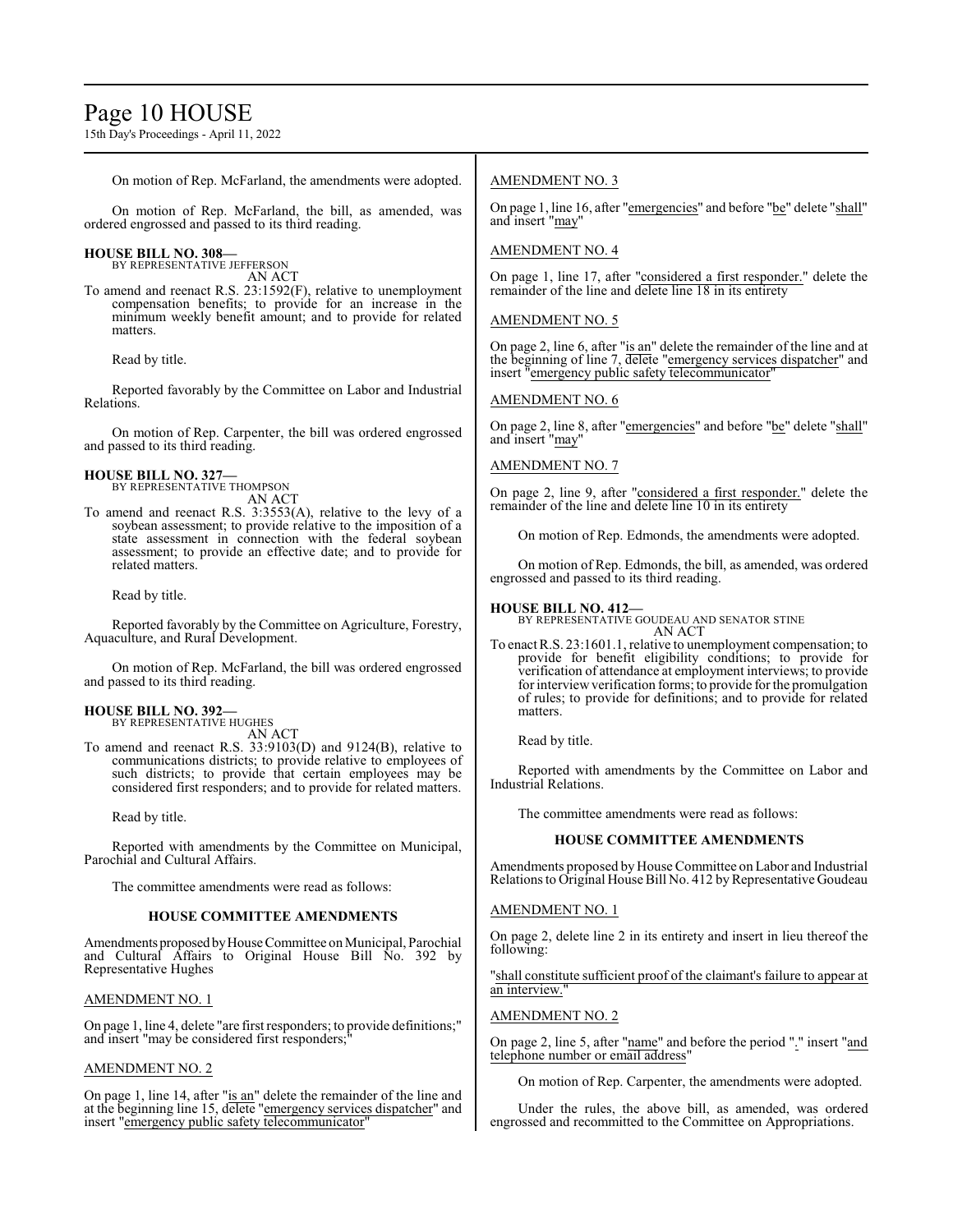# Page 11 HOUSE

15th Day's Proceedings - April 11, 2022

### **HOUSE BILL NO. 441—**

BY REPRESENTATIVE STEFANSKI AN ACT

To amend and reenact R.S. 33:2554(C)(3)(introductory paragraph), relative to the municipal fire and police civil service; to provide relative to the certification and appointment of eligible persons in the police department for the city of Rayne; and to provide for related matters.

Read by title.

Reported favorably by the Committee on Municipal, Parochial and Cultural Affairs.

On motion ofRep. Edmonds, the bill was ordered engrossed and passed to its third reading.

- **HOUSE BILL NO. 477—** BY REPRESENTATIVES COUSSAN, BISHOP, GEYMANN, TRAVIS JOHNSON, CHARLES OWEN, ST. BLANC, AND ZERINGUE AN ACT
- To amend and reenact R.S. 16:51(A)(1), (5), (7), (14), (15), (16), (18), (19), (21), (24), (29), (32), (36), and (37), relative to assistant district attorneys; to provide for additional assistant district attorneys for certain judicial districts; to provide for an effective date; and to provide for related matters.

Read by title.

Reported favorably by the Committee on Judiciary.

Under the rules, the above bill was ordered engrossed and recommitted to the Committee on Appropriations.

#### **HOUSE BILL NO. 572—** BY REPRESENTATIVE JORDAN

AN ACT

To enact R.S. 33:4763(C), relative to condemned property; to provide for an online condemned property list; to provide for public access; to provide for removal of properties from the list; and to provide for related matters.

Read by title.

Reported favorably by the Committee on Municipal, Parochial and Cultural Affairs.

On motion ofRep. Edmonds, the bill was ordered engrossed and passed to its third reading.

# **HOUSE BILL NO. 583—**

BY REPRESENTATIVE BACALA AN ACT

To enact R.S. 33:1236(35)(c), relative to Ascension Parish; to provide relative to the administrative office of the parish governing authority; to provide relative to services provided by such office to certain entities within the parish; to increase the amount the parish governing authority is authorized to charge for such services; and to provide for related matters.

Read by title.

Reported favorably by the Committee on Municipal, Parochial and Cultural Affairs.

Onmotion ofRep. Edmonds, the bill was ordered engrossed and passed to its third reading.

# **HOUSE BILL NO. 622—** BY REPRESENTATIVE BEAULLIEU

AN ACT

To amend and reenact R.S. 23:1605(D) through (G) and to enact R.S.  $23:1605$  (C)(5), (H), and (I), relative to unemployment compensation; to require theLouisiana Workforce Commission to conduct certain checks with respect to unemployment compensation; to require the recovery of overpayments; and to provide for related matters.

Read by title.

Reported favorably by the Committee on Labor and Industrial Relations.

On motion of Rep. Carpenter, the bill was ordered engrossed and passed to its third reading.

#### **HOUSE BILL NO. 647—**

BY REPRESENTATIVE HILFERTY AN ACT

To amend and reenact R.S. 33:9091.14(D)(1), (2), (4), (5), and (6), relative to Orleans Parish; to provide relative to the Mid-City Security District; to provide relative to the governing board of the district; to provide relative to the membership of the board; to provide relative to board appointments and officers; to provide for an effective date; and to provide for related matters.

Read by title.

Reported favorably by the Committee on Municipal, Parochial and Cultural Affairs.

On motion ofRep. Edmonds, the bill was ordered engrossed and passed to its third reading.

### **HOUSE BILL NO. 699—**

BY REPRESENTATIVE LACOMBE AN ACT

To amend and reenact R.S. 33:103(C)(1)(l), relative to the town of Addis; to authorize the governing authority of the town of Addis to pay members of the Addis Planning Commission a per diem; to provide for the amount of the per diem and the number of meetings for which members may be paid; to provide for an effective date; and to provide for related matters.

Read by title.

Reported favorably by the Committee on Municipal, Parochial and Cultural Affairs.

On motion ofRep. Edmonds, the bill was ordered engrossed and passed to its third reading.

#### **HOUSE BILL NO. 758—**

BY REPRESENTATIVE SCHEXNAYDER AN ACT

To amend and reenact R.S. 3:1462(13) through (18), 1465(D)(1), 1468(A), 1481, 1482(C) and  $(D)(introductory)$  paragraph), 1483(A)(1), (B)(6) through (8), (C), (E), (G), and (L), and 1484(B)(4) and R.S. 40:1691.1, to enact R.S. 3:1462(19) and 1482(E), and to repeal R.S. 3:1485, relative to industrial hemp; to provide for the regulation of industrial hemp; to provide for definitions; to provide for testing; to provide for the regulation of consumable hemp products; and to provide for related matters.

Read by title.

Reported with amendments by the Committee on Agriculture, Forestry, Aquaculture, and Rural Development.

The committee amendments were read as follows:

#### **HOUSE COMMITTEE AMENDMENTS**

Amendments proposed by House Committee on Agriculture, Forestry, Aquaculture, and Rural Development to Original House Bill No. 758 by Representative Schexnayder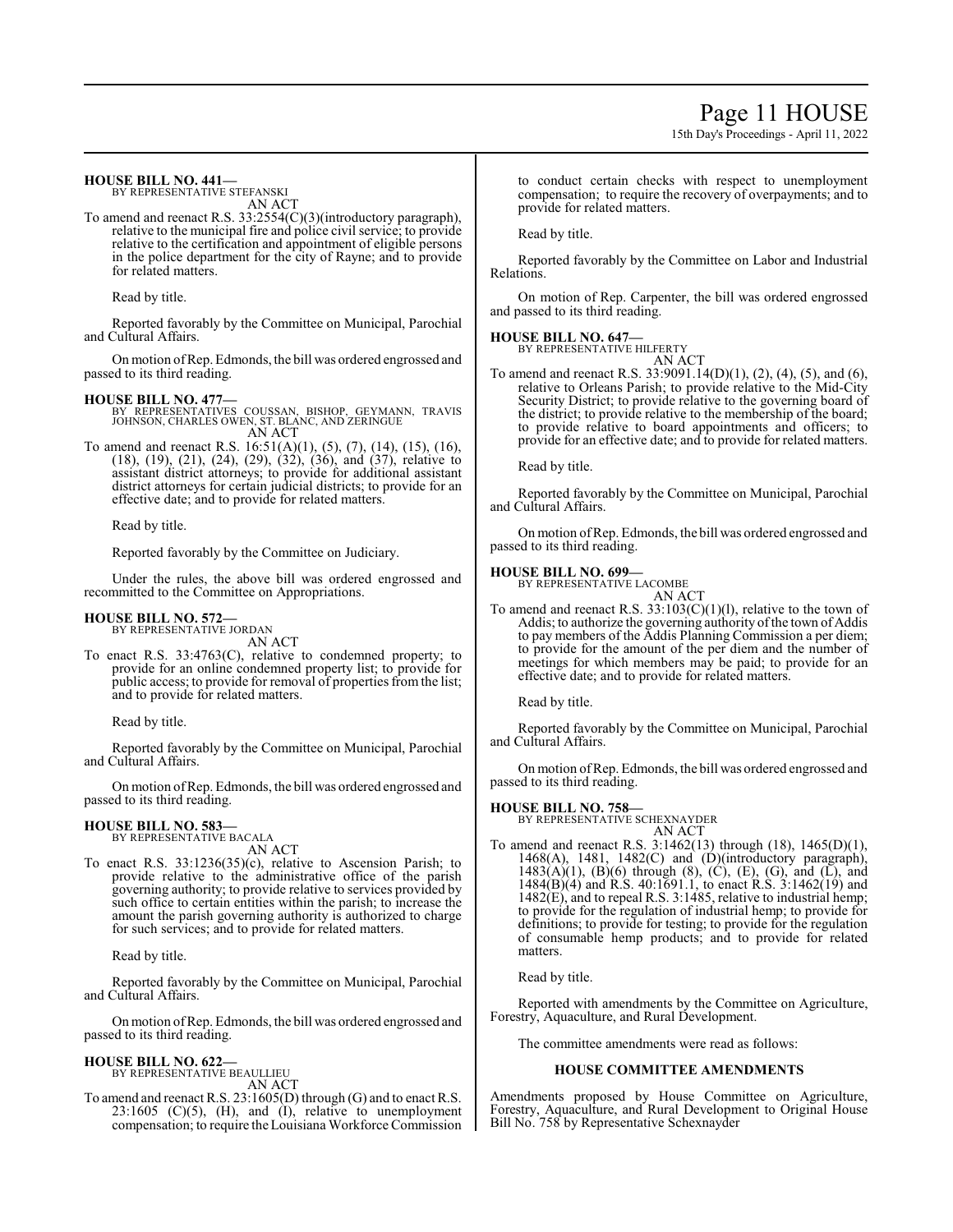# Page 12 HOUSE

AMENDMENT NO. 12

AMENDMENT NO. 13

On page 4, at the beginning of line 7, change " $(3)$ " to " $(4)$ "

On page 4, at the beginning of line 10, change " $(4)$ " to " $(5)$ "

15th Day's Proceedings - April 11, 2022

| <b>AMENDMENT NO. 1</b>                                                                                                                                                                                            | <b>AMENDMENT NO. 14</b>                                                                                                                                                                                               |  |  |
|-------------------------------------------------------------------------------------------------------------------------------------------------------------------------------------------------------------------|-----------------------------------------------------------------------------------------------------------------------------------------------------------------------------------------------------------------------|--|--|
| On page 1, line 2, after "through" and before " $1465(D)(1)$ ," change<br>$\sqrt{19}$ , $\sqrt{16}$ to $\sqrt{18}$ ,"                                                                                             | On page 4, at the beginning of line 15, change " $(5)$ " to " $(6)$ "                                                                                                                                                 |  |  |
| <b>AMENDMENT NO. 2</b>                                                                                                                                                                                            | <b>AMENDMENT NO. 15</b><br>On page 4, at the beginning of line 16, change $"(6)"$ to $"(7)"$                                                                                                                          |  |  |
| On page 1, line 3, after "(introductory paragraph)," delete the<br>remainder of the line and insert "1483(A)(1), (B)(6) through $(8)$ , (C),                                                                      | <b>AMENDMENT NO. 16</b>                                                                                                                                                                                               |  |  |
| $(E)$ , (G), and (L), and 1484(B)(4) and "<br><b>AMENDMENT NO. 3</b>                                                                                                                                              | On page 4, at the beginning of line 21, change " $(7)$ " to " $(8)$ "<br><b>AMENDMENT NO. 17</b>                                                                                                                      |  |  |
| On page 1, line 4, after "enact" and before "and to" delete "R.S.<br>$3:1482(E)$ , and insert "R.S. 3:1462(19) and 1482(E),"                                                                                      | On page 4, at the beginning of line 24, change " $(8)$ " to " $(9)$ "                                                                                                                                                 |  |  |
| <b>AMENDMENT NO. 4</b>                                                                                                                                                                                            | <b>AMENDMENT NO. 18</b>                                                                                                                                                                                               |  |  |
| On page 1, line 9, after "through" and before " $1465(D)(1)$ ," change<br>$"(19),"$ to $"(18),"$                                                                                                                  | On page 4, at the beginning of line 28, change $"(9)"$ to $"(10)"$<br><b>AMENDMENT NO. 19</b>                                                                                                                         |  |  |
| <b>AMENDMENT NO. 5</b>                                                                                                                                                                                            | On page 5, at the beginning of line 1, change " $(10)$ " to " $(11)$ "                                                                                                                                                |  |  |
| On page 1, line 10, after "(introductory paragraph)," delete the<br>remainder of the line and insert "1483(A)(1), (B)(6) through (8), (C),                                                                        | <b>AMENDMENT NO. 20</b>                                                                                                                                                                                               |  |  |
| $(E)$ , (G), and (L), and 1484(B)(4) are hereby <sup>"</sup>                                                                                                                                                      | On page 5, at the beginning of line 4, change " $(11)$ " to " $(12)$ "                                                                                                                                                |  |  |
| <b>AMENDMENT NO. 6</b>                                                                                                                                                                                            | <b>AMENDMENT NO. 21</b>                                                                                                                                                                                               |  |  |
| On page 1, line 11, after "reenacted and" and before "hereby" delete<br>"R.S. $3:1482(E)$ is" and insert "R.S. $3:1462(19)$ and $1482(E)$ are"                                                                    | On page 5, at the beginning of line 7, change $(12)$ " to $(13)$ "<br><b>AMENDMENT NO. 22</b>                                                                                                                         |  |  |
| <b>AMENDMENT NO. 7</b>                                                                                                                                                                                            | On page 5, at the beginning of line 9, change " $(13)$ " to " $(14)$ "                                                                                                                                                |  |  |
| On page 3, between lines 24 and 25, insert the following:                                                                                                                                                         | <b>AMENDMENT NO. 23</b>                                                                                                                                                                                               |  |  |
| "(1) "Adult-use consumable hemp product" means any consumable hemp product that contains more than 0.5 milligrams of<br>total THC per package.'                                                                   | On page 5, at the beginning of line 11, change $\degree$ (14) $\degree$ to $\degree$ (15) $\degree$<br><b>AMENDMENT NO. 24</b>                                                                                        |  |  |
| <b>AMENDMENT NO. 8</b>                                                                                                                                                                                            | On page 6, delete lines 18 through 24 in their entirety and insert the<br>following:                                                                                                                                  |  |  |
| On page 3, at the beginning of line 25, change " $(1)$ " to " $(2)(a)$ "                                                                                                                                          | Not exceed the following THC limits for each product                                                                                                                                                                  |  |  |
| <b>AMENDMENT NO. 9</b>                                                                                                                                                                                            | type:                                                                                                                                                                                                                 |  |  |
| On page 3, line 26, after "chemical reaction" delete the remainder of<br>the line and delete line 27 in its entirety and insert "using non-<br>cannabis materials that results in a substance that replicates the | Product<br>Total THC<br>Total THC<br>Delta-9 THC<br>Total THC<br>per Package<br>Type<br>per Serving<br>Concen-<br>Concen-<br>tration<br>tration<br>$0.3\%$<br>$1\%$<br>Edibles<br>8 <sub>mg</sub><br>50 <sub>mg</sub> |  |  |
| molecular structure of a naturally occurring cannabis material."<br>AMENDMENT NO. 10                                                                                                                              | None<br>$0.3\%$<br>$1\%$<br>Topicals None<br>100 <sub>mg</sub><br><b>Tinctures None</b><br>$0.3\%$<br>$1\%$                                                                                                           |  |  |
| On page 4, between lines 4 and 5, insert the following:                                                                                                                                                           | Concen-<br>trates/<br>$0.3\%$<br>$1\%$<br>Extracts 8mg<br>50 <sub>mg</sub>                                                                                                                                            |  |  |
| "(iii) Derivatives and isomers of industrial hemp made from                                                                                                                                                       | Floral<br>Material None<br>None<br>0.3%<br>$1\%$                                                                                                                                                                      |  |  |
| naturally occurring industrial hemp material."                                                                                                                                                                    | (8) Any consumable hemp product type not provided for in this                                                                                                                                                         |  |  |
| <b>AMENDMENT NO. 11</b>                                                                                                                                                                                           | Subsection shall not exceed the THC limits provided for edible                                                                                                                                                        |  |  |
| On page 4, at the beginning of line 5, change $"(2)"$ to $"(3)"$                                                                                                                                                  | products.                                                                                                                                                                                                             |  |  |

 $C(\underline{1})$  All labels shall meet the following criteria in order to receive approval from the department:

 $(1)(a)$  Contain no medical claims.

(2)(b) Have a scannable bar code, QR code, or web address linked to a document or website that contains a certificate of analysis as provided in Subsection E of this Section.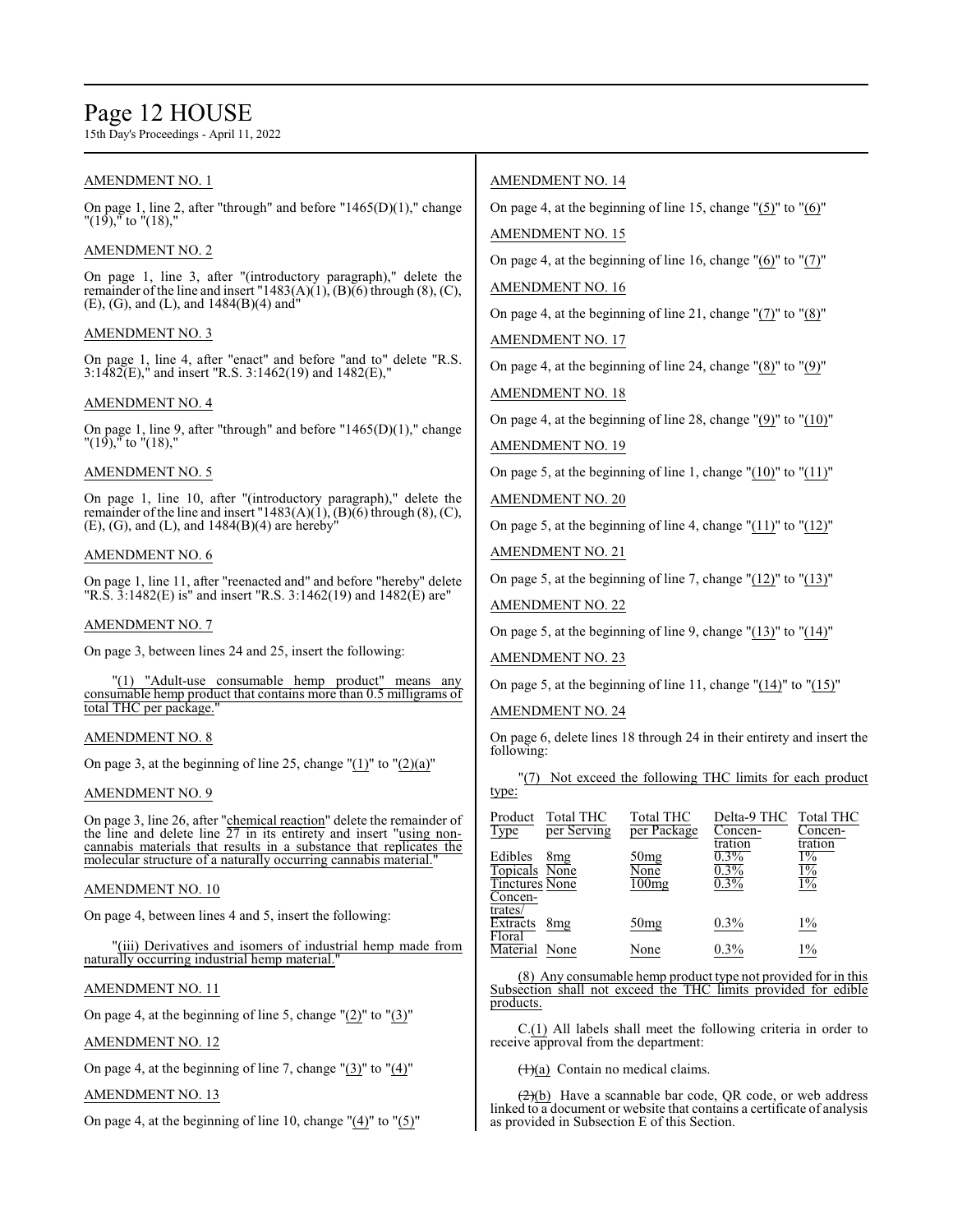# Page 13 HOUSE

15th Day's Proceedings - April 11, 2022

(2) Any adult-use consumable hemp product shall be identified as such on the label."

### AMENDMENT NO. 25

On page 6, line 27, after "information" and before the colon ":" insert "for the final product"

### AMENDMENT NO. 26

On page 7, delete lines 1 through 5 in their entirety and insert the following:

"(2) Indication of serving size and package size, identified as milligrams per grams.

(3) Test results identifying: the cannabinoid profile by percentage of weight, solvents, pesticides, microbials, and heavy .<br><del>metals.</del>

(a) Solvents, pesticides, microbials, and heavy metals.

(b) The cannabinoid profile by percentage of weight.

Total THC per serving and total THC per package, identified as milligrams per grams.

### AMENDMENT NO. 27

On page 7, between lines 6 and 7, insert the following:

"G.(1) The department shall:

(a) Conduct an initial review of any product submitted pursuant to this Section and notify the submitting party of any deficiencies existing which prevents the approval of the product within fifteen business days of the date of submission.

(b) provide Provide a list of registered products to the office of alcohol and tobacco control, law enforcement, and other necessary entities as determined by the department.

(c) Provide a mechanism to allow the office of alcohol and tobacco control to scan products to determine if the product is registered with the department.

(2) If the department fails to implement the provisions of Subparagraph (1)(c) of this Subsection by September 30, 2022, any products submitted to the department for approval may be sold by a wholesaler or retailer permitted under R.S. 3:1484 while the product is pending approval.

\* \* \*

L. The department shall promulgate rules and regulations in accordance with the Administrative Procedure Act to implement the provisions of this Section. In order to expedite implementation, the department shall utilize emergency rulemaking. The rules shall specify standards for product labels, procedures for label approval, limits for solvents, pesticides, microbials, and heavy metals, requirements for accreditation for laboratories, anyprohibited dosage vehicles as determined by the department, and sanitary requirements specific to consumable hemp processors.

§1484. Permit to sell; office of alcohol and tobacco control

\* \* \* B. \* \* \*

(4)(a) No consumable hemp product shall be sold to any person under the age of eighteen years.

(b) No adult-use consumable hemp product shall be sold to any person under the age of twenty-one years.

\* \* \*"

On motion of Rep. McFarland, the amendments were adopted.

On motion of Rep. McFarland, the bill, as amended, was ordered engrossed and passed to its third reading.

# **HOUSE BILL NO. 829—**

BY REPRESENTATIVE STEFANSKI AN ACT

To amend and reenact R.S. 26:274(A)(2) and 308(B), (C)(8), (11)(c), and (J) and to enact R.S.  $26:308(C)(12)(b)(i)$  and (ii), relative to the delivery of alcoholic beverages; to provide relative to third party delivery companies and platforms; to provide for requirements for alcoholic beverage delivery agreements; to provide for penalties; to provide for an effective date; and to provide for related matters.

Read by title.

Reported with amendments by the Committee on Judiciary.

The committee amendments were read as follows:

# **HOUSE COMMITTEE AMENDMENTS**

Amendments proposed by House Committee on Judiciary to Original House Bill No. 829 by Representative Stefanski

# AMENDMENT NO. 1

On page 2, line 17, after "into" and before "agreement" change "a written" to "an"

On motion of Rep. Gaines, the amendments were adopted.

On motion of Rep. Gaines, the bill, as amended, was ordered engrossed and passed to its third reading.

**HOUSE BILL NO. 1059** (Substitute for House Bill No. 500 by Representative Bacala)— BY REPRESENTATIVE BACALA

AN ACT

To enact Code of Criminal Procedure Article 313(E), relative to bail; to provide relative to a contradictory bail hearing prior to setting bail; to require a contradictory bail hearing prior to setting bail for certain persons; to require the court to order a contradictory hearing to be held within a certain period of time; and to provide for related matters.

Read by title.

On motion of Rep. Bacala, the bill was ordered passed to its third reading.

# **House Bills and Joint Resolutions on Third Reading and Final Passage**

The following House Bills and Joint Resolutions on third reading and final passage were taken up and acted upon as follows:

**HOUSE BILL NO. 58—**

BY REPRESENTATIVE GREGORY MILLER AN ACT

To amend and reenact Code of Civil Procedure Article 4566(D), relative to management of affairs of the interdict; to provide relative to individuals with permanent disabilities; to provide for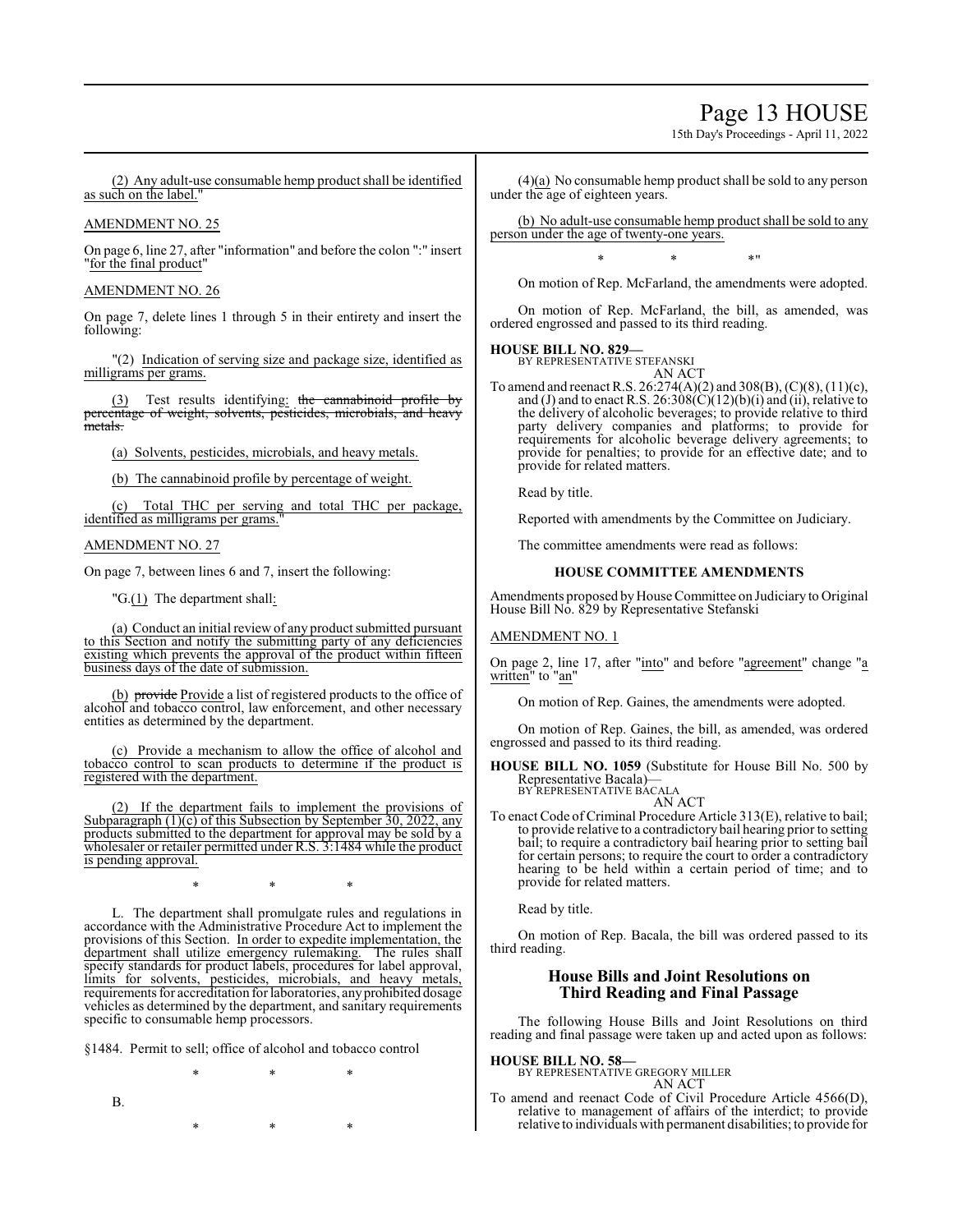# Page 14 HOUSE

15th Day's Proceedings - April 11, 2022

irrevocable trusts; to provide for termination; and to provide for related matters.

Read by title.

Rep. Gregory Miller moved the final passage of the bill.

# **ROLL CALL**

The roll was called with the following result:

YEAS

| Mr. Speaker                                                                                               | Freiberg          | McMahen     |  |
|-----------------------------------------------------------------------------------------------------------|-------------------|-------------|--|
| Adams                                                                                                     | Frieman           | Miguez      |  |
| Amedee                                                                                                    | Gadberry          | Miller, D.  |  |
| Bacala                                                                                                    | Gaines            | Miller, G.  |  |
| Bagley                                                                                                    | Garofalo          | Mincey      |  |
| Beaullieu                                                                                                 | Geymann           | Muscarello  |  |
| Bishop                                                                                                    | Glover            | Nelson      |  |
| Bourriaque                                                                                                | Goudeau           | Newell      |  |
| Boyd                                                                                                      | Green             | Orgeron     |  |
| <b>Brass</b>                                                                                              | Harris            | Owen, C.    |  |
| Brown                                                                                                     | Hilferty          | Owen, R.    |  |
| <b>Bryant</b>                                                                                             | Hollis            | Phelps      |  |
| Butler                                                                                                    | Horton            | Pierre      |  |
| Carpenter                                                                                                 | Hughes            | Pressly     |  |
| Carrier                                                                                                   | Huval             | Riser       |  |
| Carter, R.                                                                                                | $\prod_{i=1}^{n}$ | Romero      |  |
| Cormier                                                                                                   | Ivey              | Schamerhorn |  |
| Coussan                                                                                                   | Jenkins           | Schlegel    |  |
| Cox                                                                                                       | Johnson, M.       | Selders     |  |
| Crews                                                                                                     | Johnson, T.       | St. Blanc   |  |
| Davis                                                                                                     | Jordan            | Stagni      |  |
| DeVillier                                                                                                 | Kerner            | Stefanski   |  |
| DuBuisson                                                                                                 | LaCombe           | Thomas      |  |
| Duplessis                                                                                                 | LaFleur           | Thompson    |  |
| Echols                                                                                                    | Landry            | Turner      |  |
| Edmonds                                                                                                   | Larvadain         | Villio      |  |
| Edmonston                                                                                                 | Lyons             | Wheat       |  |
| Emerson                                                                                                   | Mack              | White       |  |
| Firment                                                                                                   | Magee             | Willard     |  |
| Fisher                                                                                                    | Marcelle          | Wright      |  |
| Fontenot                                                                                                  | Marino            | Zeringue    |  |
| Freeman                                                                                                   | McKnight          |             |  |
| Total - 95                                                                                                |                   |             |  |
|                                                                                                           | <b>NAYS</b>       |             |  |
|                                                                                                           |                   |             |  |
| Total - 0                                                                                                 |                   |             |  |
|                                                                                                           | <b>ABSENT</b>     |             |  |
|                                                                                                           |                   |             |  |
|                                                                                                           |                   |             |  |
| Carter, W.                                                                                                | Jefferson         | Seabaugh    |  |
| Deshotel                                                                                                  | McCormick         | Tarver      |  |
| Farnum                                                                                                    | McFarland         |             |  |
| Hodges                                                                                                    | Moore             |             |  |
| Total - 10                                                                                                |                   |             |  |
| The Chair declared the above bill was finally passed.                                                     |                   |             |  |
| The title of the above bill was read and adopted.                                                         |                   |             |  |
| Rep. Gregory Miller moved to reconsider the vote by which the                                             |                   |             |  |
| above bill was finally passed, and, on his own motion, the motion to<br>reconsider was laid on the table. |                   |             |  |

#### **HOUSE BILL NO. 127—** BY REPRESENTATIVE DEVILLIER

AN ACT

To enact R.S. 32:62, relative to highway speed limits; to reduce the maximum speed limits on portions of U.S. Highway 190 in the Town of Basile's municipal limits and Louisiana Highway 91 in the City of Eunice; and to provide for related matters.

Read by title.

# **Motion**

On motion of Rep. DeVillier, the bill was returned to the calendar.

**HOUSE BILL NO. 154—** BY REPRESENTATIVE TURNER AND SENATOR CATHEY AN ACT

To amend and reenact R.S. 34:851.25(A) and to enact R.S. 38:2558(11)(f), relative to the powers of the Bayou D'Arbonne Lake Watershed District; to prohibit the operation of certain motor vessels when Lake D'Arbonne is above flood stage; to prohibit the operation of certain motor vessels when the operation may cause flooding to certain structures; and to provide for related matters.

Read by title.

Rep. Turner moved the final passage of the bill.

### **ROLL CALL**

The roll was called with the following result:

#### YEAS

| Mr. Speaker<br>Adams<br>Amedee<br>Bacala<br>Bagley<br>Beaullieu<br>Bishop<br>Bourriaque<br>Boyd<br><b>Brass</b><br><b>Brown</b><br>Bryant<br>Butler<br>Carpenter<br>Carrier<br>Carter, R.<br>Cormier<br>Coussan<br>Cox<br>Crews<br>Davis<br>DeVillier<br>DuBuisson<br>Duplessis<br>Echols<br>Edmonds<br>Edmonston<br>Emerson | Freiberg<br>Frieman<br>Gadberry<br>Gaines<br>Garofalo<br>Geymann<br>Glover<br>Goudeau<br>Green<br>Harris<br>Hilferty<br>Hodges<br>Hollis<br>Horton<br>Hughes<br>Huval<br>Illg<br>Ivey<br>Jefferson<br>Jenkins<br>Johnson, M.<br>Johnson, T.<br>Jordan<br>Kerner<br>LaCombe<br>LaFleur<br>Landry<br>Larvadain | McFarland<br>McKnight<br>McMahen<br>Miguez<br>Miller, D.<br>Miller, G.<br>Mincey<br>Muscarello<br>Nelson<br>Newell<br>Orgeron<br>Owen, C.<br>Owen, R.<br>Phelps<br>Pierre<br>Pressly<br>Riser<br>Romero<br>Schamerhorn<br>Schlegel<br>Selders<br>St. Blanc<br>Stagni<br>Stefanski<br>Thomas<br>Thompson<br>Turner<br>Villio |
|------------------------------------------------------------------------------------------------------------------------------------------------------------------------------------------------------------------------------------------------------------------------------------------------------------------------------|--------------------------------------------------------------------------------------------------------------------------------------------------------------------------------------------------------------------------------------------------------------------------------------------------------------|-----------------------------------------------------------------------------------------------------------------------------------------------------------------------------------------------------------------------------------------------------------------------------------------------------------------------------|
|                                                                                                                                                                                                                                                                                                                              |                                                                                                                                                                                                                                                                                                              |                                                                                                                                                                                                                                                                                                                             |
|                                                                                                                                                                                                                                                                                                                              |                                                                                                                                                                                                                                                                                                              |                                                                                                                                                                                                                                                                                                                             |
|                                                                                                                                                                                                                                                                                                                              |                                                                                                                                                                                                                                                                                                              |                                                                                                                                                                                                                                                                                                                             |
|                                                                                                                                                                                                                                                                                                                              |                                                                                                                                                                                                                                                                                                              |                                                                                                                                                                                                                                                                                                                             |
|                                                                                                                                                                                                                                                                                                                              |                                                                                                                                                                                                                                                                                                              |                                                                                                                                                                                                                                                                                                                             |
|                                                                                                                                                                                                                                                                                                                              |                                                                                                                                                                                                                                                                                                              |                                                                                                                                                                                                                                                                                                                             |
|                                                                                                                                                                                                                                                                                                                              |                                                                                                                                                                                                                                                                                                              |                                                                                                                                                                                                                                                                                                                             |
|                                                                                                                                                                                                                                                                                                                              |                                                                                                                                                                                                                                                                                                              |                                                                                                                                                                                                                                                                                                                             |
|                                                                                                                                                                                                                                                                                                                              |                                                                                                                                                                                                                                                                                                              |                                                                                                                                                                                                                                                                                                                             |
|                                                                                                                                                                                                                                                                                                                              |                                                                                                                                                                                                                                                                                                              |                                                                                                                                                                                                                                                                                                                             |
|                                                                                                                                                                                                                                                                                                                              |                                                                                                                                                                                                                                                                                                              |                                                                                                                                                                                                                                                                                                                             |
|                                                                                                                                                                                                                                                                                                                              |                                                                                                                                                                                                                                                                                                              | Wheat                                                                                                                                                                                                                                                                                                                       |
| Farnum<br>Firment                                                                                                                                                                                                                                                                                                            | Lyons<br>Mack                                                                                                                                                                                                                                                                                                | White                                                                                                                                                                                                                                                                                                                       |
| Fisher                                                                                                                                                                                                                                                                                                                       | Magee                                                                                                                                                                                                                                                                                                        | Willard                                                                                                                                                                                                                                                                                                                     |
| Fontenot                                                                                                                                                                                                                                                                                                                     | Marcelle                                                                                                                                                                                                                                                                                                     | Wright                                                                                                                                                                                                                                                                                                                      |
| Freeman                                                                                                                                                                                                                                                                                                                      | Marino                                                                                                                                                                                                                                                                                                       | Zeringue                                                                                                                                                                                                                                                                                                                    |
| Total - 99                                                                                                                                                                                                                                                                                                                   |                                                                                                                                                                                                                                                                                                              |                                                                                                                                                                                                                                                                                                                             |
|                                                                                                                                                                                                                                                                                                                              | <b>NAYS</b>                                                                                                                                                                                                                                                                                                  |                                                                                                                                                                                                                                                                                                                             |
| $Total - 0$                                                                                                                                                                                                                                                                                                                  |                                                                                                                                                                                                                                                                                                              |                                                                                                                                                                                                                                                                                                                             |
|                                                                                                                                                                                                                                                                                                                              | <b>ABSENT</b>                                                                                                                                                                                                                                                                                                |                                                                                                                                                                                                                                                                                                                             |
| Carter, W.<br>Deshotel<br>Total - 6                                                                                                                                                                                                                                                                                          | McCormick<br>Moore                                                                                                                                                                                                                                                                                           | Seabaugh<br>Tarver                                                                                                                                                                                                                                                                                                          |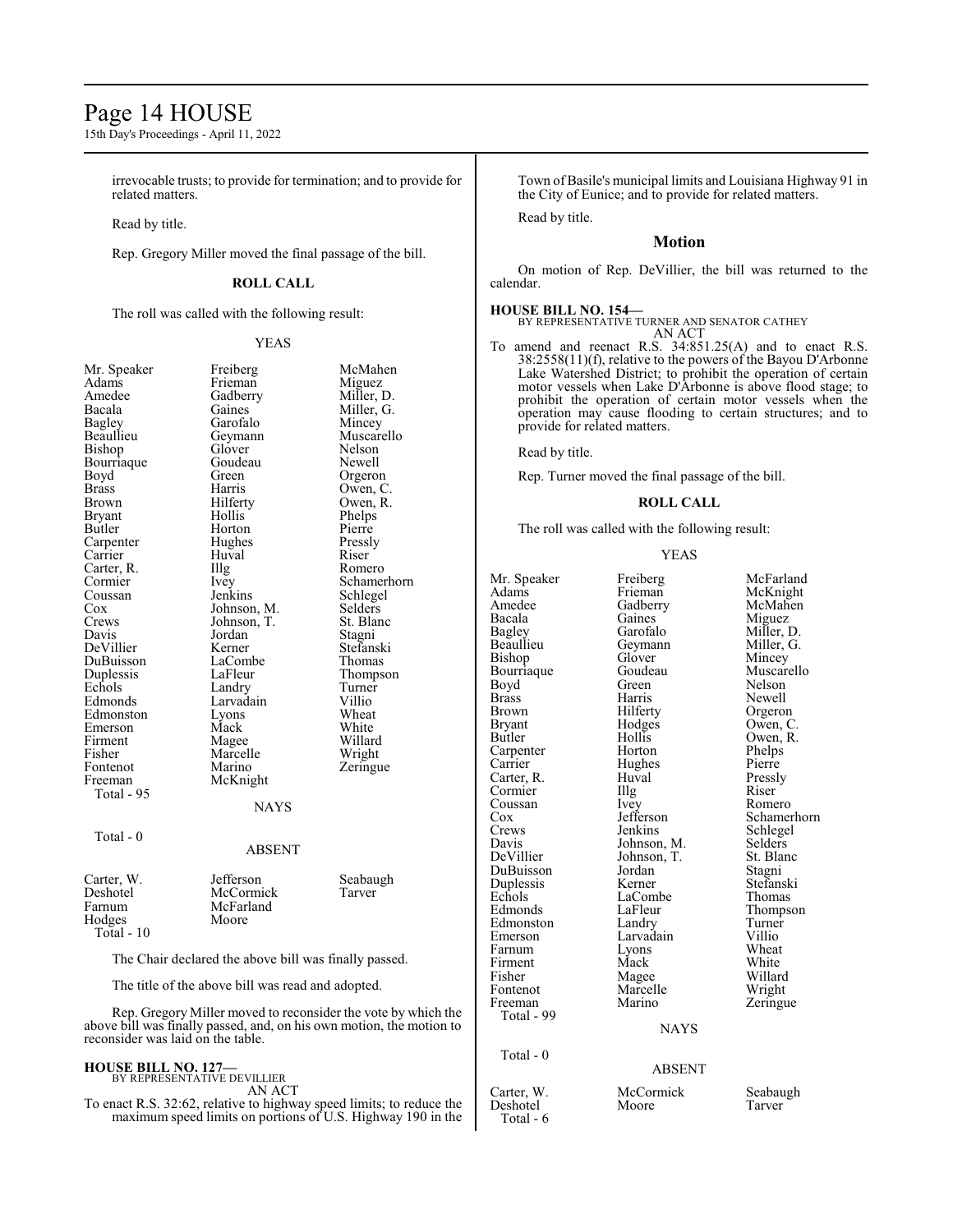15th Day's Proceedings - April 11, 2022

The Chair declared the above bill was finally passed.

The title of the above bill was read and adopted.

Rep. Turner moved to reconsider the vote by which the above bill was finally passed, and, on his own motion, the motion to reconsider was laid on the table.

#### **HOUSE BILL NO. 164—** BY REPRESENTATIVE PRESSLY

AN ACT

To amend and reenact R.S. 13:850(A), relative to electronic filing and recording; to provide relative to electronic filing received at certain times; to provide for the acceptance at time of receipt; and to provide for related matters.

Read by title.

Rep. Pressly moved the final passage of the bill.

# **ROLL CALL**

The roll was called with the following result:

#### YEAS

| Mr. Speaker           | Frieman       | McMahen     |
|-----------------------|---------------|-------------|
| Adams                 | Gadberry      | Miguez      |
| Amedee                | Gaines        | Miller, D.  |
| Bacala                | Garofalo      | Miller, G.  |
| Bagley                | Geymann       | Mincey      |
| Beaullieu             | Glover        | Muscarello  |
| Bishop                | Goudeau       | Nelson      |
| Bourriaque            | Green         | Newell      |
| Boyd                  | Harris        | Orgeron     |
| Brass                 | Hilferty      | Owen, C.    |
| Brown                 | Hodges        | Owen, R.    |
| Bryant                | Hollis        | Phelps      |
| Butler                | Horton        | Pierre      |
| Carpenter             | Hughes        | Pressly     |
| Carrier               | Huval         | Riser       |
| Carter, R.            | Illg          | Romero      |
| Cormier               | Ivey          | Schamerhorn |
| Coussan               | Jefferson     | Schlegel    |
| Cox                   | Jenkins       | Seabaugh    |
| Crews                 | Johnson, M.   | Selders     |
| Davis                 | Johnson, T.   | St. Blanc   |
| DeVillier             | Jordan        | Stagni      |
| DuBuisson             | Kerner        | Stefanski   |
| Duplessis             | LaCombe       | Thomas      |
| Echols                | LaFleur       | Thompson    |
| Edmonds               | Landry        | Turner      |
| Edmonston             | Larvadain     | Villio      |
| Emerson               | Lyons         | Wheat       |
| Farnum                | Mack          | White       |
| Firment               | Magee         | Willard     |
| Fisher                | Marcelle      | Wright      |
| Fontenot              | Marino        | Zeringue    |
| Freeman               | McFarland     |             |
| Freiberg              | McKnight      |             |
| Total - 100           |               |             |
|                       | <b>NAYS</b>   |             |
| Total - 0             |               |             |
|                       | <b>ABSENT</b> |             |
| Carter, W.            | McCormick     | Tarver      |
| Deshotel<br>Total - 5 | Moore         |             |

The Chair declared the above bill was finally passed.

The title of the above bill was read and adopted.

Rep. Pressly moved to reconsider the vote by which the above bill was finally passed, and, on his own motion, the motion to reconsider was laid on the table.

#### **HOUSE BILL NO. 172—**

BY REPRESENTATIVE GREGORY MILLER AN ACT

To amend and reenact R.S. 9:2061, relative to revocable trusts; to provide for the duties of the trustee to the settlor; and to provide for related matters.

Read by title.

Rep. Gregory Miller moved the final passage of the bill.

# **ROLL CALL**

The roll was called with the following result:

#### YEAS

Mr. Speaker Frieman McMahen<br>Adams Gadberry Miguez Adams Gadberry<br>Amedee Gaines Amedee Gaines Miller, D.<br>Bacala Garofalo Miller, G. Bacala Garofalo Miller, G. Bagley Geymann<br>Beaullieu Glover Beaulieu Glover Muscarello<br>Bishop Goudeau Nelson Bourriaque Green<br>Boyd Harris Boyd Harris Orgeron<br>Brass Hilferty Owen, C Brass Hilferty Owen, C.<br>Brown Hodges Owen, R. Bryant Hollis Phelps<br>Butler Horton Pierre Carpenter Hughes Pressl<br>Carrier Huval Riser Carrier Huval Riser<br>Carter, R. Illg Romero Carter, R. Illg<br>Cormier Ivey Cormier Ivey Schamerhorn<br>
Coussan Jefferson Schlegel Coussan Jefferson<br>Cox Jenkins Cox Jenkins Seabaugh<br>Crews Johnson M. Selders Davis Johnson, T. St. Blanck<br>DeVillier Jordan Stagni DeVillier Jordan Stagni DuBuisson Kerner Stefansk<br>Duplessis LaCombe Thomas Duplessis LaCombe<br>Echols LaFleur Edmonds Landry Turner<br>Edmonston Larvadain Villio Edmonston Larvadain Villio<br>Emerson Lyons Wheat Emerson Lyons Wheat<br>
Farnum Mack White<br>
Mack White Farnum<br>Firment Firment Magee Willard<br>Fisher Marcelle Wright Fontenot<br>Freeman Freiberg McKnight Total - 100 Total - 0 Deshotel

Total - 5

Goudeau Nelson<br>Green Newell Hodges Owen, R.<br>Hollis Phelps Horton Pierre<br>
Hughes Pressly Johnson, M. Selders<br>Johnson, T. St. Blanc LaFleur Thompson<br>Landry Turner Marcelle Wright<br>
Marino Zeringue McFarland<br>McKnight NAYS

ABSENT

# Carter, W. McCormick Tarver

The Chair declared the above bill was finally passed.

The title of the above bill was read and adopted.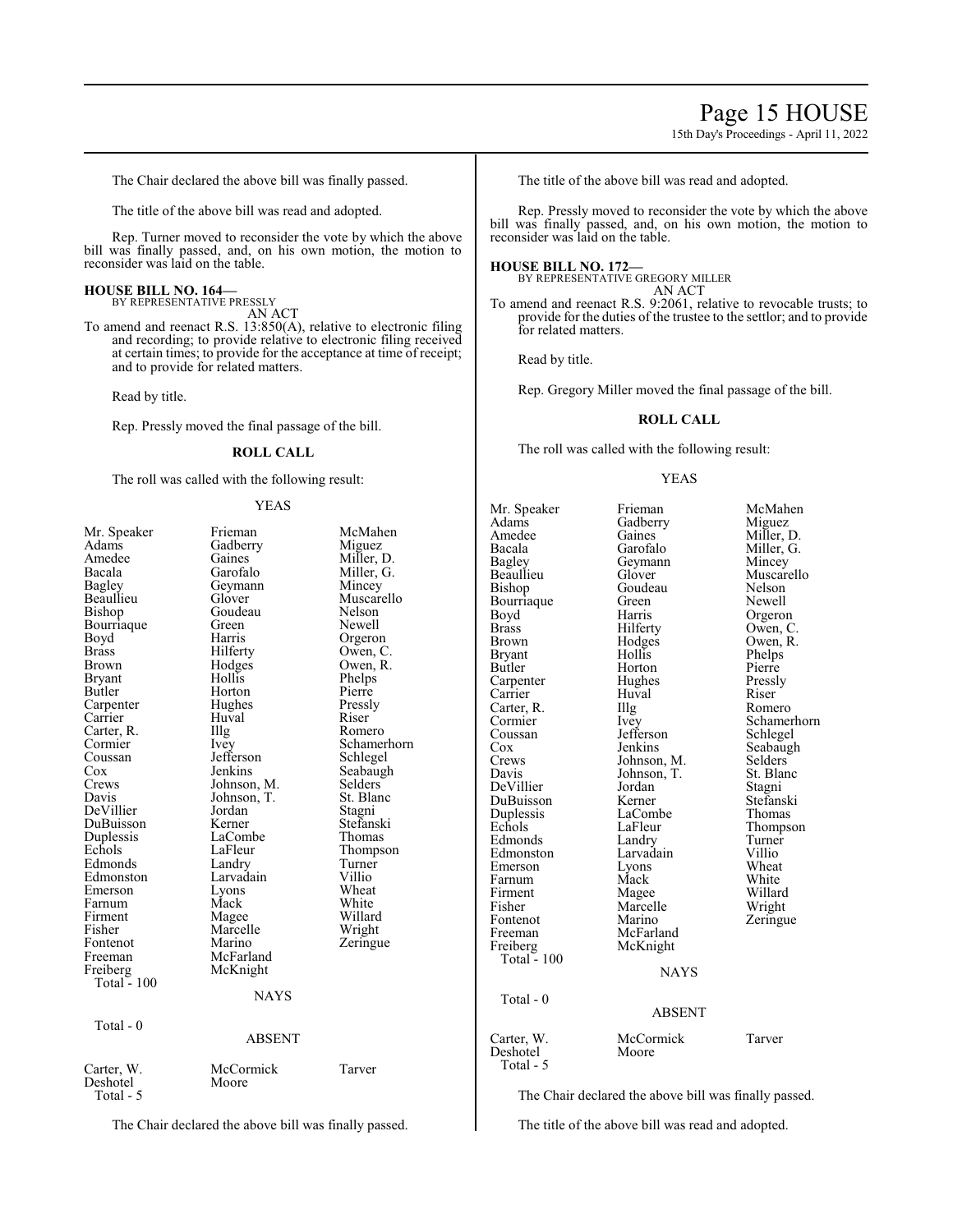# Page 16 HOUSE

15th Day's Proceedings - April 11, 2022

Rep. Gregory Miller moved to reconsider the vote by which the above bill was finally passed, and, on his own motion, the motion to reconsider was laid on the table.

### **HOUSE BILL NO. 213—**

BY REPRESENTATIVE GREGORY MILLER

AN ACT

To enact R.S. 9:2449.1 and R.S. 22:911.1, relative to divorce; to provide for the automatic revocation of certain benefits upon divorce; to provide for certain retirement accounts; to provide for life insurance; to provide for liability; and to provide for related matters.

Read by title.

# **Motion**

On motion of Rep. Gregory Miller, the bill was returned to the calendar.

# **Notice of Intention to Call**

Pursuant to House Rule No. 8.20(A), Rep. Gregory Miller gave notice of his intention to call House Bill No. 213 from the calendar on Wednesday, April 13, 2022.

#### **HOUSE BILL NO. 225—**

BY REPRESENTATIVE GREGORY MILLER AN ACT

To repeal Civil Code Articles 897 and 898, relative to successions; to repeal the ascendant's right to inherit immovables donated to a descendant; and to provide for related matters.

Read by title.

Rep. Gregory Miller moved the final passage of the bill.

#### **ROLL CALL**

The roll was called with the following result:

#### YEAS

| Freiberg  | McFarland                                                                                                            |
|-----------|----------------------------------------------------------------------------------------------------------------------|
| Frieman   | McKnight                                                                                                             |
|           | McMahen                                                                                                              |
| Gaines    | Miguez                                                                                                               |
| Garofalo  | Miller, D.                                                                                                           |
|           | Miller, G.                                                                                                           |
|           | Mincey                                                                                                               |
| Goudeau   | Muscarello                                                                                                           |
| Green     | Nelson                                                                                                               |
| Harris    | Orgeron                                                                                                              |
|           | Owen, C.                                                                                                             |
|           | Owen, R.                                                                                                             |
| Hollis    | Phelps                                                                                                               |
| Horton    | Pierre                                                                                                               |
|           | Pressly                                                                                                              |
| Huval     | Riser                                                                                                                |
|           | Romero                                                                                                               |
|           | Schamerho                                                                                                            |
| Jefferson | Schlegel                                                                                                             |
| Jenkins   | Seabaugh                                                                                                             |
|           | Selders                                                                                                              |
|           | St. Blanc                                                                                                            |
| Jordan    | Stagni                                                                                                               |
| Kerner    | Stefanski                                                                                                            |
| LaCombe   | Thomas                                                                                                               |
| LaFleur   | Thompson                                                                                                             |
| Landry    | Turner                                                                                                               |
| Larvadain | Villio                                                                                                               |
|           | Wheat                                                                                                                |
|           | Gadberry<br>Geymann<br>Glover<br>Hilferty<br>Hodges<br>Hughes<br>Illg<br>Ivey<br>Johnson, M.<br>Johnson, T.<br>Lyons |

Frieman McKnight<br>Gadberry McMahen Gaines<br>Garofalo Garofalo Miller, D.<br>Geymann Miller, G. Geymann Miller, G.<br>Glover Mincev Glover Mincey<br>Goudeau Muscar Goudeau Muscarello<br>Green Nelson Green Nelson<br>Harris Orgeror Harris Orgeron<br>Hilferty Owen, C Hilferty Owen, C.<br>Hodges Owen, R. Hodges Owen, R.<br>Hollis Phelps Hollis Phelps<br>
Horton Pierre Hughes Pressl<br>Huyal Riser Ivey Schamerhorn<br>Jefferson Schlegel Jefferson<br>Jenkins Johnson, M. Selders<br>Johnson, T. St. Blanc Johnson, T. St. Blanch<br>Jordan Stagni LaCombe<br>LaFleur Landry Turner<br>
Larvadain Villio Larvadain Lyons Wheat

| Firment<br>Fisher<br>Fontenot<br>Freeman | Mack<br>Magee<br>Marcelle<br>Marino | White<br>Willard<br>Wright<br>Zeringue |
|------------------------------------------|-------------------------------------|----------------------------------------|
| Total - 99                               | <b>NAYS</b>                         |                                        |
| Total $-0$                               | <b>ABSENT</b>                       |                                        |

Carter, W. McCormick Newell Deshotel Total - 6

The Chair declared the above bill was finally passed.

The title of the above bill was read and adopted.

Rep. Gregory Miller moved to reconsider the vote by which the above bill was finally passed, and, on his own motion, the motion to reconsider was laid on the table.

#### **HOUSE BILL NO. 302—** BY REPRESENTATIVE FREEMAN

AN ACT To amend and reenact R.S. 32:1741(I), relative to the booting of motor vehicles parked on private property; to remove the prohibition on a parking facility company, valet company, or general manager from having an ownership interest in a business engaged in booting vehicles on private property or from accepting a rebate or other compensation from a booting company; and to provide for related matters.

Read by title.

#### **Motion**

On motion of Rep. Freeman, the bill was returned to the calendar.

#### **Notice of Intention to Call**

Pursuant to House Rule No. 8.20(A), Rep. Freeman gave notice of her intention to call House Bill No. 302 from the calendar on Wednesday, April 13, 2022.

#### **HOUSE BILL NO. 309—**

BY REPRESENTATIVE JENKINS AN ACT

To amend and reenact Code of Civil Procedure Article 3434(C)(1), relative to the delivery of property subject to a small succession; to provide for recordation of a death certificate; and to provide for related matters.

Read by title.

Rep. Jenkins moved the final passage of the bill.

# **ROLL CALL**

The roll was called with the following result:

#### YEAS

- Amedee Gadberry<br>Bacala Gaines Beaullieu Geymann<br>Bishop Glover Bourriaque
- Adams Frieman McKnight<br>Amedee Gadberry McMahen Bacala Gaines Miguez Bagley Garofalo Miller, D. Glover Mincey<br>Goudeau Muscarello

Mr. Speaker Freiberg McFarland<br>Adams Frieman McKnight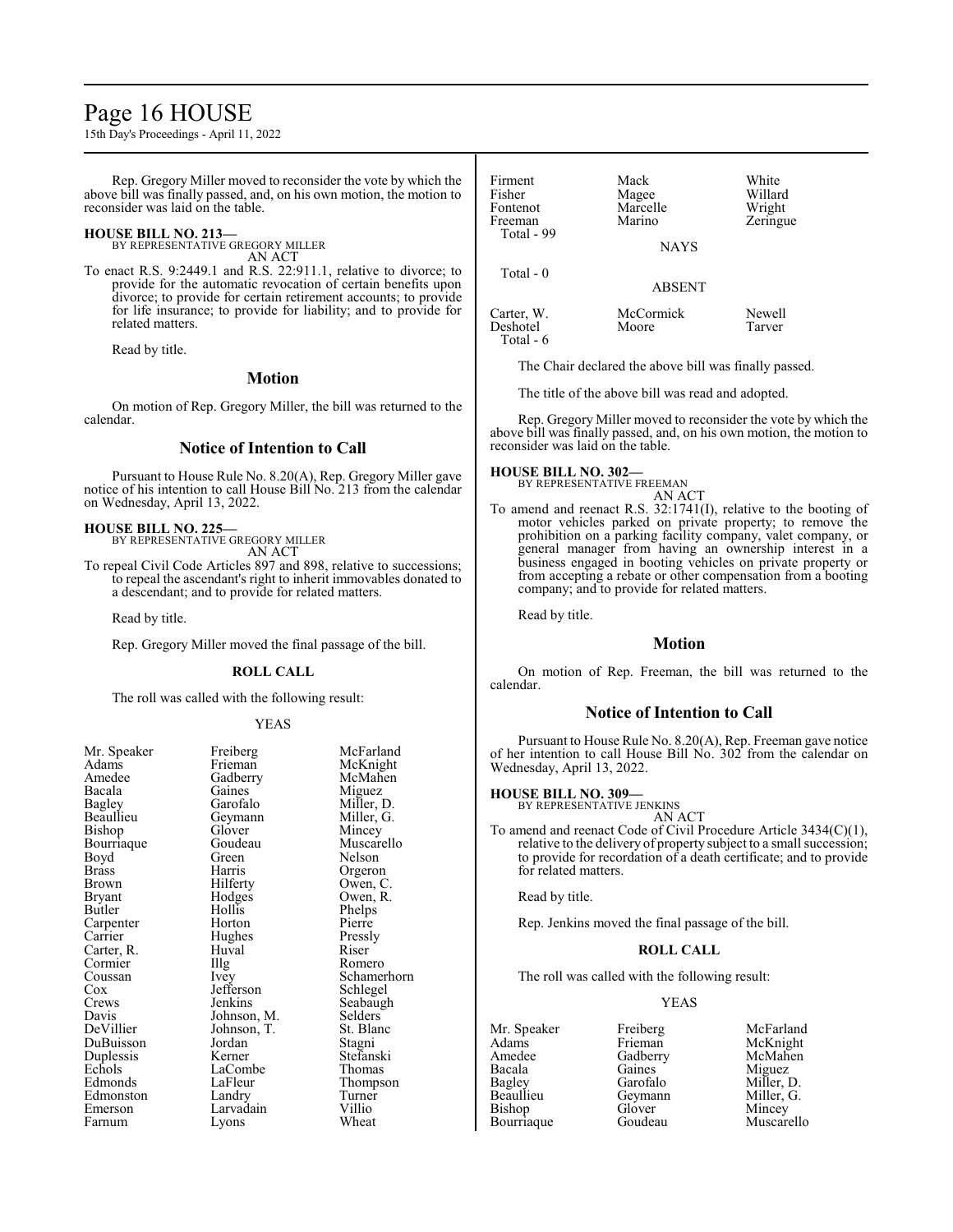# Page 17 HOUSE 15th Day's Proceedings - April 11, 2022

Bryant Hodges<br>Butler Hollis Coussan Ivey<br>Cox Jefferson DuBuisson Jordan<br>Dunlessis Kerner Firment Mack<br>Fisher Magee Fontenot Marcelle<br>Freeman Marino Total - 99

Total - 0

Boyd Green Nelson<br>Brass Harris Newell Brass Harris Newell Brown Hilferty Orgeron<br>Bryant Hodges Owen, C Hollis Owen, R.<br>Horton Phelps Carpenter Horton Phelps<br>
Carrier Hughes Pierre Carrier Hughes Pierre<br>Carter, R. Huval Pressly Carter, R. Huval Pressl<br>Cormier Illg Riser Cormier Illg Riser<br>
Coussan Ivey Romero Cox Jefferson Schamerhorn<br>Crews Jenkins Schlegel Crews Jenkins Schlegel<br>
Davis Johnson, M. Seabaugh Davis Johnson, M. Seabaugh<br>DeVillier Johnson, T. Selders Johnson, T. Selders<br>Jordan St. Blanc Duplessis Kerner Stagni<br>Echols LaCombe Stefanski LaCombe<br>LaFleur Stefansk<br>Thomas Edmonds LaFleur Thoma<br>
Edmonston Landry Turner Edmonston Landry Turne<br>
Emerson Larvadain Villio Emerson Larvadain Villio<br>
Farnum Lyons Wheat Lyons Wheat<br>Mack White Fisher Magee Willard **NAYS** 

#### ABSENT

Zeringue

| Carter, W. | McCormick | Tarver   |
|------------|-----------|----------|
| Deshotel   | Moore     | Thompson |
| Total - 6  |           |          |

The Chair declared the above bill was finally passed.

The title of the above bill was read and adopted.

Rep. Jenkins moved to reconsider the vote by which the above bill was finally passed, and, on his own motion, the motion to reconsider was laid on the table.

#### **HOUSE BILL NO. 395—** BY REPRESENTATIVE WILLARD

A JOINT RESOLUTION

Proposing to amend Article VII, Section 18(G)(1)(a)(iv) of the Constitution of Louisiana, relative to the special assessment level for ad valorem property taxes; to exclude the requirement of annual certification of adjusted gross income for certain eligible owners; to provide for submission of the proposed amendment to the electors; and to provide for related matters.

Read by title.

Rep. Willard sent up floor amendments which were read as follows:

#### **HOUSE FLOOR AMENDMENTS**

Amendments proposed by Representative Willard to Engrossed House Bill No. 395 by Representative Willard

#### AMENDMENT NO. 1

On page 1, at the end of line 19, delete the comma ","

On motion of Rep. Willard, the amendments were adopted.

Rep. Willard moved the final passage of the bill, as amended.

### **ROLL CALL**

The roll was called with the following result:

#### YEAS

Mr. Speaker Freiberg McKnight<br>
Adams Frieman McMahen Adams Frieman McMahen<br>Amedee Gadberry Miguez Amedee Gadberry<br>Bacala Gaines Bacala Gaines Miller, D.<br>Bagley Garofalo Miller, G. Beaullieu Glover<br>Bishop Goudeau Bourriaque Green Nelson<br>Boyd Harris Newell Boyd Harris<br>Brass Hilferty Brass Hilferty Orgeron<br>Brown Hodges Owen, C Brown Hodges Owen, C.<br>Bryant Hollis Owen, R. Bryant Hollis Owen, R.<br>Butler Horton Phelps Carpenter Huv<br>Carrier Hllg Cormier Ivey Riser Coussan Jefferson Romero<br>Cox Jenkins Schlege Cox Jenkins Schlegel<br>Crews Johnson, M. Seabaugh Crews Johnson, M. Seabaughter Seabaughter Seabaughter Seabaughter Seabaughter Seabaughter Seabaughter Seabaughter Seabaughter Seabaughter Seabaughter Seabaughter Seabaughter Seabaughter Seabaughter Seabaughter Seabaughter Davis Johnson, T.<br>DeVillier Jordan DuBuisson Kerner Stagni<br>
Duplessis LaCombe Stefanski Duplessis LaCombe Stefanski Echols LaFleur<br>Edmonds Landry Edmonston Larvadain Turner<br>Emerson Lyons Villio Emerson Lyons Villio<br>
Farnum Mack Wheat Farnum Mack Wheat<br>Firment Magee White Firment Magee White<br>
Fisher Marcelle Willard Fontenot Marino Wright<br>
Freeman McFarland Zeringue McFarland Total - 96 Schamerhorn

Total - 1

Garofalo Miller, G.<br>Glover Mincey Goudeau Muscarello<br>Green Nelson Horton Phelps<br>Huval Pierre Pressly Jordan St. Blanc<br>Kerner Stagni Landry Thompson<br>Larvadain Turner Marcelle Willard<br>
Marino Wright

NAYS

#### ABSENT

| Carter, R.<br>Carter, W.<br>Deshotel | Geymann<br>Hughes<br>McCormick | Moore<br>Tarver |
|--------------------------------------|--------------------------------|-----------------|
| Total - 8                            |                                |                 |

The Chair declared the above bill, having received a two-thirds vote of the elected members, was finally passed.

The title of the above bill was read and adopted.

Rep. Willard moved to reconsider the vote by which the above bill was finally passed, and, on his own motion, the motion to reconsider was laid on the table.

#### **HOUSE BILL NO. 586—**

BY REPRESENTATIVES THOMAS AND BOYD

AN ACT

To enact R.S. 37:1435.1, relative to the authority of the Louisiana Real Estate Commission; to authorize access to certain criminal history record information; to provide for definitions; to provide for legislative intent; to establish minimum standards and procedure; to provide for limitations to the access and use of certain criminal history record information; to provide for effectiveness; and to provide for related matters.

Read by title.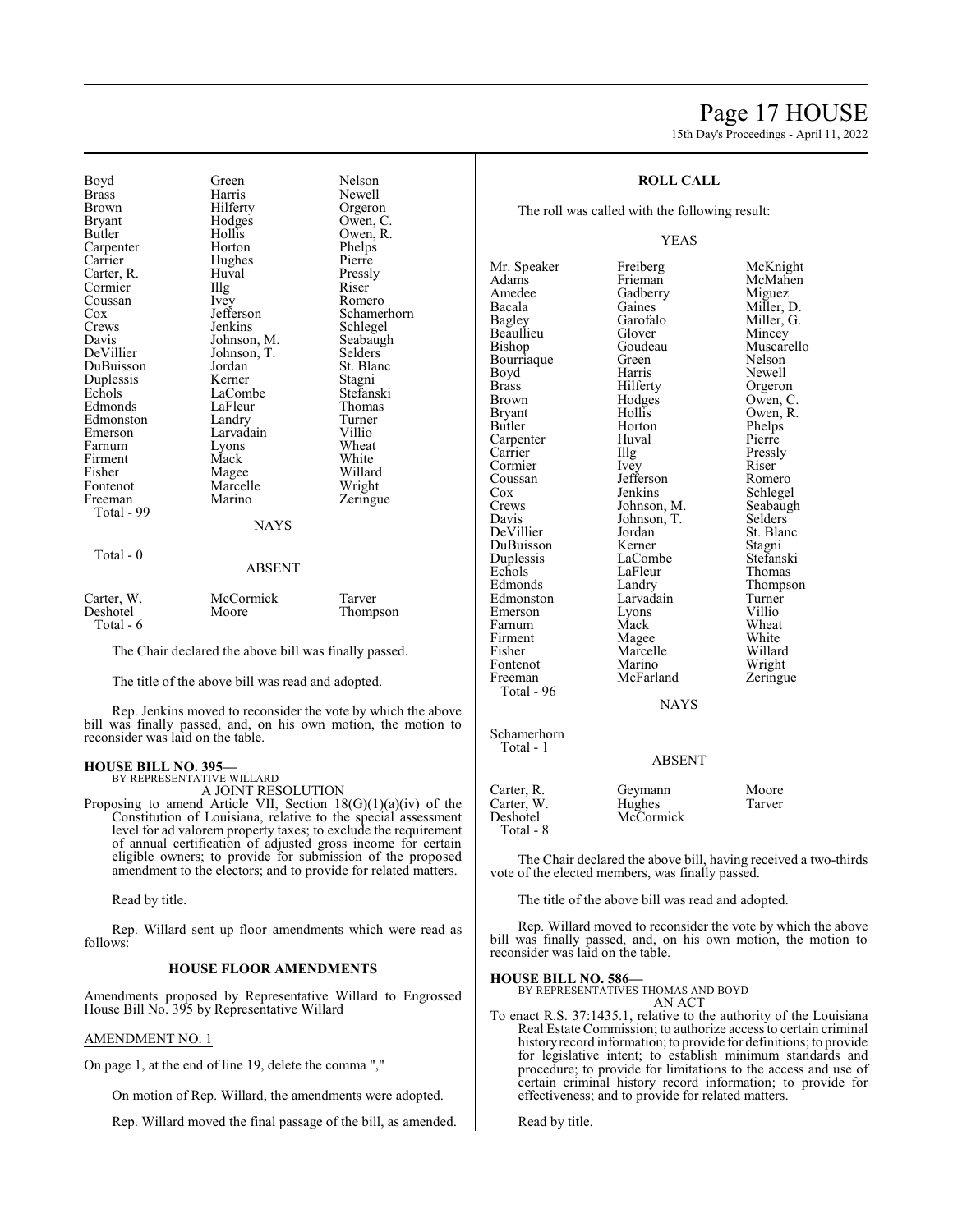# Page 18 HOUSE

15th Day's Proceedings - April 11, 2022

Rep. Thomas moved the final passage of the bill.

### **ROLL CALL**

The roll was called with the following result:

#### YEAS

| Mr. Speaker   | Gadberry    | Miguez      |
|---------------|-------------|-------------|
| Adams         | Gaines      | Miller, D.  |
| Amedee        | Geymann     | Miller, G.  |
| Bacala        | Glover      | Mincey      |
| Bagley        | Goudeau     | Muscarello  |
| Beaullieu     | Green       | Nelson      |
| Bishop        | Harris      | Newell      |
| Bourriaque    | Hilferty    | Orgeron     |
| Boyd          | Hodges      | Owen, C.    |
| <b>Brass</b>  | Hollis      | Owen, R.    |
| <b>Brown</b>  | Horton      | Phelps      |
| <b>Bryant</b> | Hughes      | Pierre      |
| Butler        | Huval       | Pressly     |
| Carpenter     | Illg        | Riser       |
| Carrier       | Ivey        | Romero      |
| Cormier       | Jefferson   | Schamerhorn |
| Coussan       | Jenkins     | Schlegel    |
| Crews         | Johnson, M. | Seabaugh    |
| Davis         | Johnson, T. | Selders     |
| DeVillier     | Jordan      | St. Blanc   |
| DuBuisson     | Kerner      | Stagni      |
| Duplessis     | LaCombe     | Stefanski   |
| Echols        | LaFleur     | Thomas      |
| Edmonds       | Landry      | Thompson    |
| Edmonston     | Larvadain   | Turner      |
| Emerson       | Lyons       | Villio      |
| Farnum        | Mack        | Wheat       |
| Firment       | Magee       | White       |
| Fisher        | Marcelle    | Willard     |
| Fontenot      | Marino      | Wright      |
| Freeman       | McFarland   | Zeringue    |
| Freiberg      | McKnight    |             |
| Frieman       | McMahen     |             |
| Total - 97    |             |             |
|               | <b>NAYS</b> |             |
| Total - 0     |             |             |
|               | ABSENT      |             |
| Carter, R.    | Deshotel    | Moore       |

| Carter, R. | Deshotel  | Moore  |
|------------|-----------|--------|
| Carter, W. | Garofalo  | Tarver |
| Cox        | McCormick |        |
| Total - 8  |           |        |

The Chair declared the above bill was finally passed.

The title of the above bill was read and adopted.

Rep. Thomas moved to reconsider the vote by which the above bill was finally passed, and, on her own motion, the motion to reconsider was laid on the table.

#### **HOUSE BILL NO. 98—** BY REPRESENTATIVE MAGEE

AN ACT

To enact R.S. 17:4023.1, relative to the Student Scholarships for Educational Excellence Program; to provide relative to the accountability system for the program; to provide relative to the assignment of a performance score based on the state assessment results of students participating in the program; and to provide for related matters.

Called from the calendar.

Read by title.

# **Motion**

On motion of Rep. Magee, the bill was returned to the calendar.

# **Notice of Intention to Call**

Pursuant to House Rule No. 8.20(A), Rep. Magee gave notice of his intention to call House Bill No. 98 from the calendar on Tuesday, April 12, 2022.

# **HOUSE BILL NO. 272—**

BY REPRESENTATIVE JEFFERSON AN ACT

To amend and reenact R.S. 9:327(B), 331, 355.15, and 365, relative to mental health evaluations in divorce and child custody proceedings; to provide for the qualifications of certain mental health professionals; to prohibit ex parte communication; to provide for definitions; and to provide for related matters.

Called from the calendar.

Read by title.

# **Motion**

On motion of Rep. Jefferson, the bill was returned to the calendar.

#### **Notice of Intention to Call**

Pursuant to House Rule No. 8.20(A), Rep. Jefferson gave notice of his intention to call House Bill No. 272 from the calendar on Tuesday, April 12, 2022.

**HOUSE BILL NO. 99—** BY REPRESENTATIVE MCMAHEN AN ACT

To enact R.S. 14:2(B)(40), relative to crimes of violence; to add resisting a police officer with force or violence to the list of crimes of violence; and to provide for related matters.

Called from the calendar.

Read by title.

Rep. McMahen moved the final passage of the bill.

#### **ROLL CALL**

The roll was called with the following result:

McKnight

#### YEAS

Mr. Speaker Gadberry Mincey<br>Amedee Garofalo Muscar Amedee Garofalo Muscarello<br>Bacala Geymann Nelson Bacala Geymann Nelson Beaullieu Harris<br>Bishop Hilferty Bourriaque Hodges Pressl<br>Butler Hollis Riser Butler Hollis Riser Carrier Horton<br>Crews Huval Crews Huval Schamerhorn<br>
Davis Hlg Schlegel<br>
Schlegel Davis Illg Schlegel<br>DeVillier Ivev St. Blanc DeVillier Ivey St. Blanc<br>
DuBuisson Johnson, M. Stagni DuBuisson Johnson, M.<br>Echols Kerner Edmonds Mack<br>Edmonston Magee Emerson Marino Turner<br>Farnum McFarland Villio Farnum McFarland Villio<br>Firment McKnight Wheat

Goudeau Orgeron<br>Harris Owen, C. Hilferty Owen, R.<br>Hodges Pressly Kerner Stefanski<br>Mack Thomas Magee Thompson<br>Marino Turner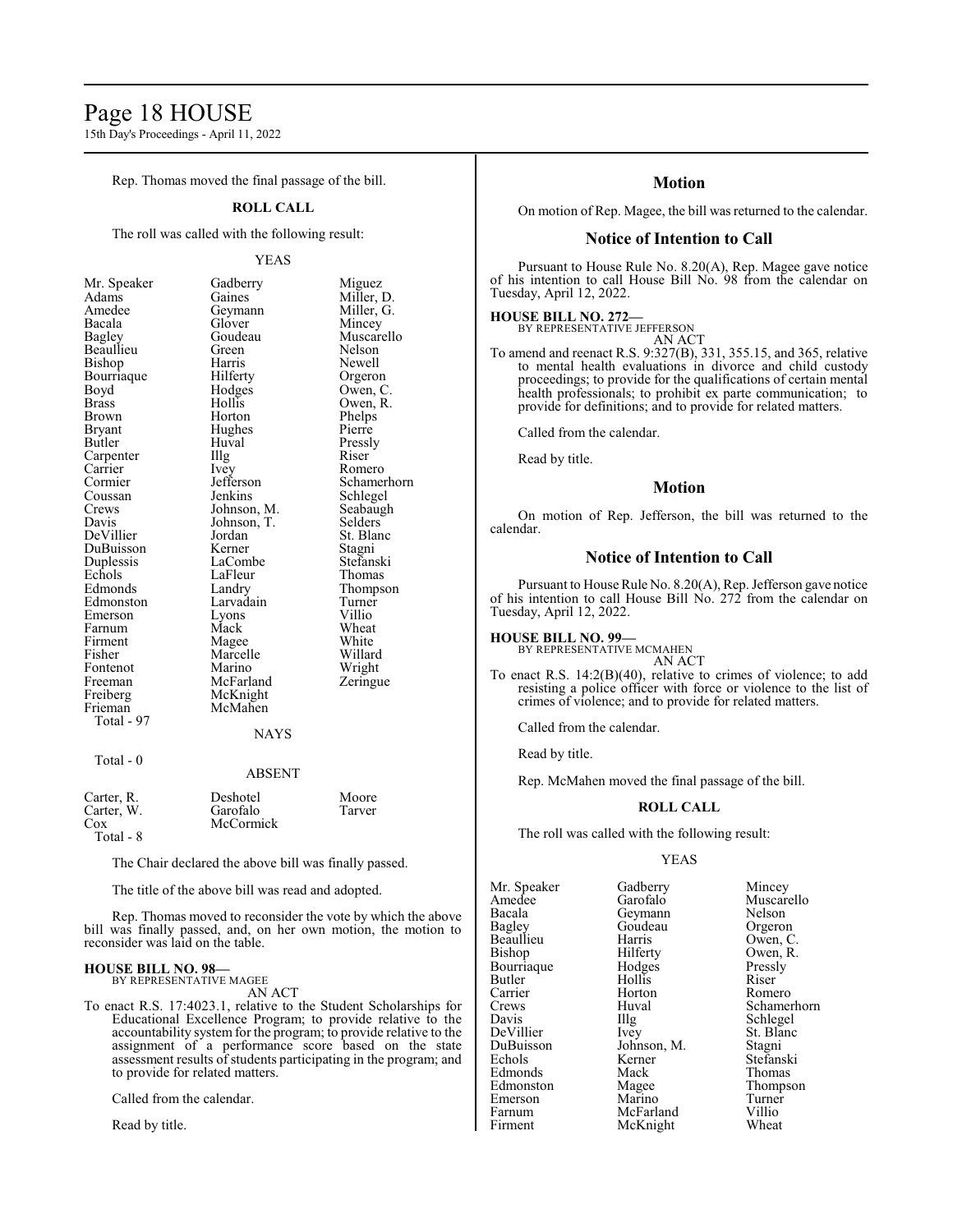# Page 19 HOUSE

15th Day's Proceedings - April 11, 2022

| Fontenot<br>Freiberg<br>Frieman<br>Total - 66                                                                                             | McMahen<br>Miguez<br>Miller, G.<br><b>NAYS</b>                                                                              | White<br>Wright<br>Zeringue                                                        |
|-------------------------------------------------------------------------------------------------------------------------------------------|-----------------------------------------------------------------------------------------------------------------------------|------------------------------------------------------------------------------------|
| Adams<br>Boyd<br><b>Brass</b><br><b>Brown</b><br><b>Bryant</b><br>Carpenter<br>Carter, R.<br>Cormier<br>$\cos$<br>Duplessis<br>Total - 28 | Fisher<br>Freeman<br>Glover<br>Green<br>Jefferson<br>Jenkins<br>Johnson, T.<br>Jordan<br>LaFleur<br>Landry<br><b>ABSENT</b> | Larvadain<br>Lyons<br>Marcelle<br>Newell<br>Phelps<br>Pierre<br>Selders<br>Willard |
| Carter, W.<br>Coussan<br>Deshotel<br>Gaines<br>Total - 11                                                                                 | Hughes<br>LaCombe<br>McCormick<br>Miller, D.                                                                                | Moore<br>Seabaugh<br>Tarver                                                        |

The Chair declared the above bill was finally passed.

The title of the above bill was read and adopted.

Rep. McMahen moved to reconsider the vote by which the above bill was finally passed, and, on his own motion, the motion to reconsider was laid on the table.

#### **HOUSE BILL NO. 485—**

BY REPRESENTATIVE MARCELLE AN ACT

To amend and reenact R.S. 47:1676(C)(2)(a), (E), and (G)(1) and (4), relative to debt recovery; to limit the additional fees assessed by the office of debt recovery assessed on the collection of criminal fines, fees, and costs; and to provide for related matters.

Called from the calendar.

Read by title.

Rep. Magee sent up floor amendments on behalf of Rep. Marcelle which were read as follows:

#### **HOUSE FLOOR AMENDMENTS**

Amendments proposed by Representative Marcelle to Engrossed House Bill No. 485 by Representative Marcelle

### AMENDMENT NO. 1

On page 2, at the beginning of line 23, after "collected." delete the remainder of the line in its entirety and delete lines 24 through 28 in their entirety

On motion of Rep. Magee, the amendments were adopted.

Rep. Magee moved the final passage of the bill, as amended.

#### **ROLL CALL**

The roll was called with the following result:

#### YEAS

| Mr. Speaker<br>Adams | Gadberry<br>Gaines | McMahen              |  |
|----------------------|--------------------|----------------------|--|
| Amedee               | Garofalo           | Miguez<br>Miller, D. |  |
| Bacala               | Geymann            | Miller, G.           |  |

Gaines Miguez<br>Garofalo Miller, I Miller, D.<br>Miller, G.

| Bagley<br>Beaullieu<br>Bishop | Glover<br>Goudeau<br>Green | Mincey<br>Muscarello<br>Nelson |
|-------------------------------|----------------------------|--------------------------------|
| Bourriaque                    | Harris                     | Newell                         |
| Boyd                          | Hilferty                   | Orgeron                        |
| Brass<br>Brown                | Hodges<br>Hollis           | Owen, C.                       |
|                               | Horton                     | Owen, R.                       |
| Bryant<br>Butler              |                            | Phelps<br>Pierre               |
|                               | Hughes<br>Huval            |                                |
| Carpenter<br>Carrier          |                            | Pressly<br>Riser               |
|                               | Illg                       |                                |
| Carter, R.                    | Ivey<br>Jefferson          | Romero                         |
| Cormier<br>Cox                | Jenkins                    | Schamerho                      |
|                               |                            | Schlegel<br>Selders            |
| Crews                         | Johnson, M.                |                                |
| Davis                         | Johnson, T.                | St. Blanc                      |
| DeVillier                     | Jordan                     | Stagni                         |
| DuBuisson                     | Kerner                     | Stefanski                      |
| Duplessis                     | LaCombe                    | Thomas                         |
| Echols                        | LaFleur                    | Thompson                       |
| Edmonston                     | Landry                     | Turner                         |
| Emerson                       | Larvadain                  | Villio                         |
| Farnum                        | Lyons                      | Wheat                          |
| Firment                       | Mack                       | White                          |
| Fisher                        | Magee                      | Willard                        |
| Fontenot                      | Marcelle                   | Wright                         |
| Freeman                       | Marino                     | Zeringue                       |
| Freiberg                      | McFarland                  |                                |
| Frieman                       | McKnight                   |                                |
| Total - 97                    |                            |                                |

Total - 0

Total - 8

Jefferson Schamerhorn<br>Jenkins Schlegel Schlegel<br>Selders Stefanski<br>Thomas Thompson<br>Turner Willard<br>Wright

NAYS

# ABSENT Carter, W. Edmonds Seabaugh<br>
Coussan McCormick Tarver McCormick Deshotel Moore

The Chair declared the above bill was finally passed.

The title of the above bill was read and adopted.

Rep. Magee moved to reconsider the vote by which the above bill was finally passed, and, on his own motion, the motion to reconsider was laid on the table.

#### **HOUSE BILL NO. 491—**

BY REPRESENTATIVE BACALA AN ACT

To amend and reenact R.S. 14:65(A), relative to simple robbery; to amend the definition of simple robbery; to provide relative to a group of individuals with the intent to take anything of value; and to provide for related matters.

Called from the calendar.

Read by title.

Rep. Bacala sent up floor amendments which were read as follows:

#### **HOUSE FLOOR AMENDMENTS**

Amendments proposed by Representative Bacala to Engrossed House Bill No. 491 by Representative Bacala

#### AMENDMENT NO. 1

On page 1, line 3, after "robbery;" delete the remainder of the line and at the beginning of line 4 delete "anything of value;" and insert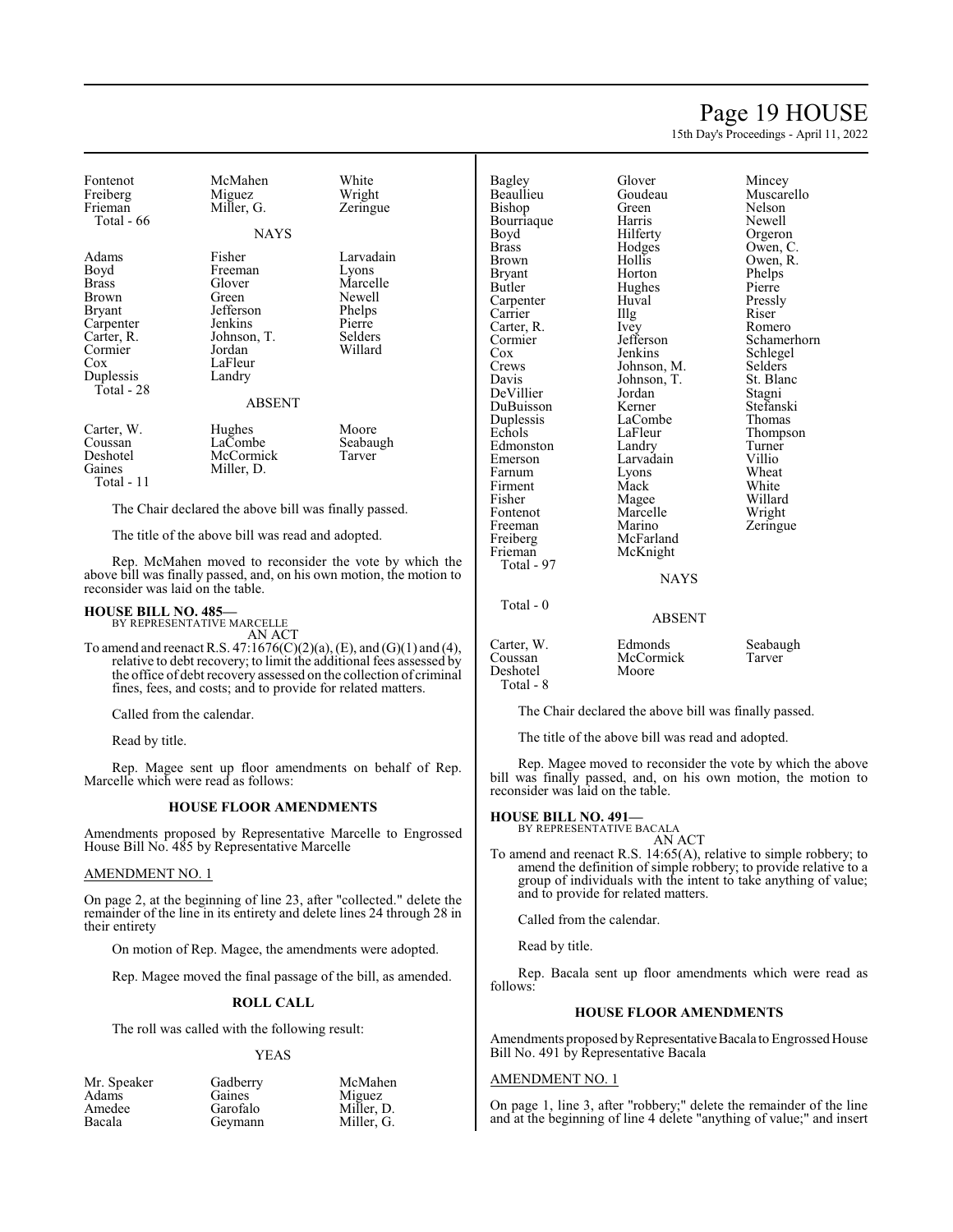# Page 20 HOUSE

15th Day's Proceedings - April 11, 2022

"to provide relative to when a person is part of a group of individuals and the person has the intent to take anything of value from a retail establishment;"

### AMENDMENT NO. 2

On page 1, delete lines 8 through 12 in their entirety and insert the following:

"A. Simple robbery is either of the following:

(a) the The taking of anything of value belonging to another from the person of another or that is in the immediate control of another, by use of force or intimidation, but not armed with a dangerous weapon.

(b) The taking of anything of value when a person is part of a group of three or more individuals and the person has the intent to take anything of value from a retail establishment and there is reasonable belief that an average person would not intercede.

On motion of Rep. Bacala, the amendments were adopted.

Rep. Marino sent up floor amendments which were read as follows:

### **HOUSE FLOOR AMENDMENTS**

Amendments proposed by Representative Marino to Engrossed House Bill No. 491 by Representative Bacala

#### AMENDMENT NO. 1

On page 1, line 10, after "intimidation", delete the remainder of the line, and insert in lieu thereof "or when a person is part of a group of individuals and the person has the intent to take

On motion of Rep. Marino, the amendments were withdrawn.

Rep. Stefanski sent up floor amendments which were read as follows:

#### **HOUSE FLOOR AMENDMENTS**

Amendments proposed by Representative Stefanski to Engrossed House Bill No. 491 by Representative Bacala

#### AMENDMENT NO. 1

In House Floor Amendment No. 2 by Representative Bacala (#2293), on page 1, line 14, after "establishment" delete the remainder of the line and delete line 15 and insert "that is in the immediate control of a retail employee or employer and there is a reasonable belief that a reasonable person would not intercede because of fear.

On motion of Rep. Stefanski, the amendments were adopted.

# **Speaker Pro Tempore Magee in the Chair**

# **Speaker Schexnayder in the Chair**

Rep. Bacala moved the final passage of the bill, as amended.

#### **ROLL CALL**

The roll was called with the following result:

#### YEAS

Mr. Speaker Garofalo<br>Amedee Gevmann Amedee Geymann<br>Bacala Goudeau

Goudeau

| Nelson   |  |
|----------|--|
| Orgeron  |  |
| Owen, C. |  |

| Bagley<br>Beaullieu<br>Bourriaque<br>Butler<br>Carrier<br>Crews<br>Davis<br>DuBuisson<br>Echols<br>Edmonds<br>Edmonston<br>Emerson<br>Farnum<br>Firment<br>Freiberg<br>Frieman<br>Gadberry<br>Total $-60$ | Harris<br>Hilferty<br>Hodges<br>Hollis<br>Horton<br>Huval<br>Illg<br>Ivey<br>Johnson, M.<br>Kerner<br>Magee<br>McFarland<br>McKnight<br>McMahen<br>Miguez<br>Mincey<br>Muscarello<br><b>NAYS</b> | Owen, R.<br>Pressly<br>Riser<br>Romero<br>Schamerhorn<br>Schlegel<br>St. Blanc<br>Stagni<br>Stefanski<br>Thomas<br>Thompson<br>Turner<br>Villio<br>Wheat<br>White<br>Wright<br>Zeringue |
|-----------------------------------------------------------------------------------------------------------------------------------------------------------------------------------------------------------|--------------------------------------------------------------------------------------------------------------------------------------------------------------------------------------------------|-----------------------------------------------------------------------------------------------------------------------------------------------------------------------------------------|
| Adams<br>Boyd<br>Brass<br>Brown<br>Bryant<br>Carpenter<br>Carter, R.<br>Cormier<br>Cox<br>Duplessis<br>$Total - 30$                                                                                       | Freeman<br>Gaines<br>Glover<br>Green<br>Hughes<br>Jefferson<br>Jenkins<br>Johnson, T.<br>LaCombe<br>LaFleur<br><b>ABSENT</b>                                                                     | Landry<br>Larvadain<br>Lyons<br>Marino<br>Miller, D.<br>Newell<br>Phelps<br>Pierre<br>Selders<br>Willard                                                                                |
| Bishop<br>Carter, W.<br>Coussan<br>Deshotel<br>DeVillier<br>Total - 15                                                                                                                                    | Fisher<br>Fontenot<br>Jordan<br>Mack<br>Marcelle                                                                                                                                                 | McCormick<br>Miller, G.<br>Moore<br>Seabaugh<br>Tarver                                                                                                                                  |

The Chair declared the above bill was finally passed.

The title of the above bill was read and adopted.

Rep. Bacala moved to reconsider the vote by which the above bill was finally passed, and, on his own motion, the motion to reconsider was laid on the table.

#### **HOUSE BILL NO. 599—**

BY REPRESENTATIVE BEAULLIEU A JOINT RESOLUTION

Proposing to amend Article VII, Section  $21(K)$  of the Constitution of Louisiana, relative to ad valorem tax exemptions; to provide for an ad valorem tax exemption for certain veterans with disabilities; to provide for exemption amounts; to prohibit the loss of revenue associated with certain ad valorem tax exemptions impacting the calculation of millage rates by taxing authorities; to require taxing authorities to absorb the loss of revenue as a result of the exemptions; to prohibit the reappraisal and valuation of property for purposes of millage adjustment under certain circumstances; to provide for submission of the proposed amendment to the electors; and to provide for related matters.

Called from the calendar.

Read by title.

#### **Motion**

On motion of Rep. Beaullieu, the bill was returned to the calendar.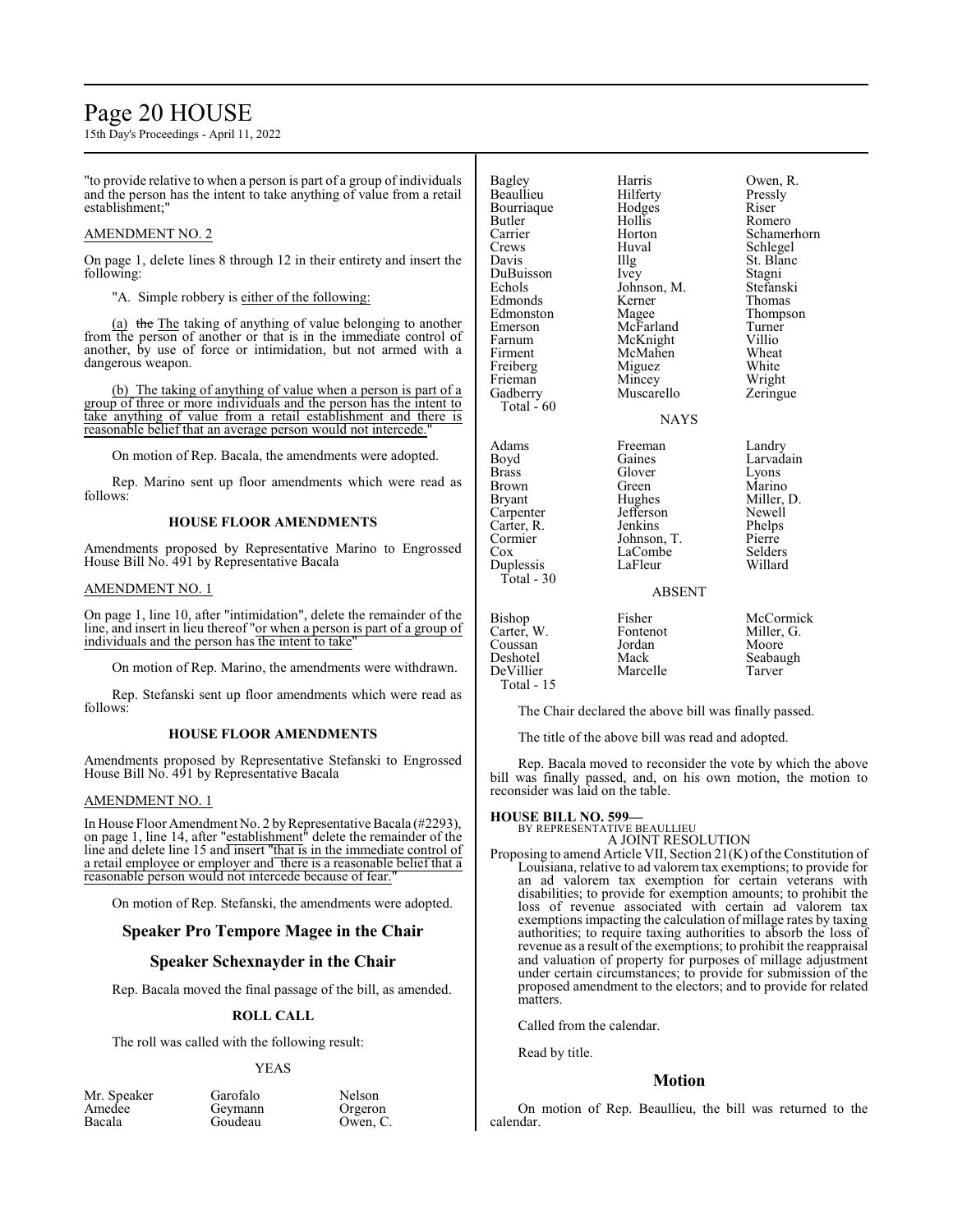# Page 21 HOUSE

15th Day's Proceedings - April 11, 2022

# **Notice of Intention to Call**

Pursuant to House Rule No. 8.20(A), Rep. Beaullieu gave notice of his intention to call House Bill No. 599 from the calendar on Tuesday, April 12, 2022.

# **HOUSE BILL NO. 710—** BY REPRESENTATIVE STEFANSKI

AN ACT

To amend and reenact R.S. 38:2225.2.4(B)(5)(introductory paragraph), (E), and (F)(4) and to enact R.S.  $38:2225.2.4(B)(7)$ and  $(F)(2)(f)$ , relative to the provisions of construction management at risk project delivery method; to provide for the "selection review committee" definition to include ranking proposers; to provide for the requirements of the selection review committee members; to provide for the procedures of the selection review committee; to provide for the requirements of the request for qualifications; to exempt the selection review committee meetings from the Open Meetings Law; to provide for the procedure of a nonresponsive construction management at risk bid winner; and to provide for related matters.

Called from the calendar.

Read by title.

Rep. Stefanski moved the final passage of the bill.

### **ROLL CALL**

The roll was called with the following result:

#### YEAS

|               |           |             |               | <b>YEAS</b> |              |  |
|---------------|-----------|-------------|---------------|-------------|--------------|--|
| Mr. Speaker   | Freeman   | Miguez      |               |             |              |  |
| Adams         | Freiberg  | Miller, D.  | Mr. Speaker   | Freiberg    | Miller       |  |
| Amedee        | Frieman   | Miller, G.  | Adams         | Frieman     | Mince        |  |
| Bacala        | Gadberry  | Mincey      | Amedee        | Gadberry    | Musca        |  |
| <b>Bagley</b> | Gaines    | Muscarello  | Bacala        | Gaines      | <b>Nelso</b> |  |
| Beaullieu     | Garofalo  | Nelson      | Bagley        | Glover      | Newe         |  |
| Bishop        | Goudeau   | Newell      | <b>Bishop</b> | Goudeau     | Orger        |  |
| Bourriaque    | Green     | Orgeron     | Bourriaque    | Green       | Owen         |  |
| Boyd          | Harris    | Owen, C.    | Boyd          | Hilferty    | Owen         |  |
| <b>Brass</b>  | Hilferty  | Owen, R.    | <b>Brass</b>  | Hodges      | Phelp        |  |
| Brown         | Hodges    | Phelps      | Brown         | Horton      | Pierre       |  |
| <b>Bryant</b> | Horton    | Pierre      | <b>Bryant</b> | Hughes      | Pressl       |  |
| Butler        | Hughes    | Pressly     | Butler        | Huval       | Riser        |  |
| Carpenter     | Huval     | Riser       | Carpenter     | Illg        | Rome         |  |
| Carrier       | Illg      | Romero      | Carrier       | Ivey        | Schan        |  |
| Carter, R.    | Ivey      | Schamerhorn | Carter, R.    | Jefferson   | Schleg       |  |
| Cormier       | Jefferson | Schlegel    | Cormier       | Jenkins     | Selder       |  |
| Coussan       | Jenkins   | Seabaugh    | Cox           | Jordan      | St. Bl       |  |
| Cox           | Jordan    | Selders     | Crews         | Kerner      | Stagni       |  |
| Crews         | Kerner    | St. Blanc   | Davis         | LaCombe     | Stefar       |  |
| Davis         | LaCombe   | Stagni      | DeVillier     | LaFleur     | Thom         |  |
| DeVillier     | LaFleur   | Stefanski   | DuBuisson     | Landry      | Thom         |  |
| DuBuisson     | Landry    | Thomas      | Duplessis     | Larvadain   | Turne        |  |
| Duplessis     | Larvadain | Thompson    | Echols        | Lyons       | Villio       |  |
| Echols        | Lyons     | Turner      | Edmonds       | Mack        | Whea         |  |
| Edmonds       | Mack      | Villio      | Edmonston     | Magee       | White        |  |
| Edmonston     | Magee     | Wheat       | Emerson       | Marino      | Willar       |  |
| Emerson       | Marino    | White       | Farnum        | McFarland   | Wrigh        |  |
| Farnum        | McFarland | Willard     | Firment       | McKnight    | Zering       |  |
| Firment       | McKnight  | Wright      | Fontenot      | McMahen     |              |  |
| Fontenot      | McMahen   | Zeringue    | Freeman       | Miguez      |              |  |
| Total - 93    |           |             | Total - 88    |             |              |  |
| <b>NAYS</b>   |           |             | <b>NAYS</b>   |             |              |  |
| Total - 0     |           |             | Total - 0     |             |              |  |
| <b>ABSENT</b> |           |             | <b>ABSENT</b> |             |              |  |
| Carter, W.    | Glover    | Marcelle    | Beaullieu     | Geymann     | McCc         |  |
| Deshotel      | Hollis    | McCormick   | Carter, W.    | Harris      | Miller       |  |
|               |           |             |               |             |              |  |

Geymann Total - 12

Fisher Johnson, M. Moore<br>Geymann Johnson T Tarver

The Chair declared the above bill was finally passed.

The title of the above bill was read and adopted.

Rep. Stefanski moved to reconsider the vote by which the above bill was finally passed, and, on his own motion, the motion to reconsider was laid on the table.

### **HOUSE BILL NO. 848—**

BY REPRESENTATIVE BRYANT

- AN ACT
- To amend and reenact Children's Code Article 615(E)(introductory paragraph) and to enact Children's Code Article 615(E)(4) and (G), relative to the disposition of reports of child abuse; to provide for the release of inconclusive or not justified reports to certain entities when in the course of investigation or legal proceedings; to provide for confidentiality; and to provide for related matters.

Called from the calendar.

Read by title.

Rep. Bryant moved the final passage of the bill.

### **ROLL CALL**

The roll was called with the following result:

#### YEAS

reiberg Miller, G.<br>
rieman Mincev rieman Mincey<br>adberry Muscare adberry Muscarello<br>aines Nelson aines Nelson<br>lover Newell lover Newell<br>
bag<br>
Bage Greeno Production Sudeau Orgeron<br>
Bishop Goven, C reen Owen, C.<br>
ilferty Owen, R. ilferty Owen, R.<br>
odges Phelps Phelps<br>Pierre ughes Pressly<br>uval Riser Riser lg Romero Evey Schamerhorn<br>
Schlegel<br>
Schlegel efferson Schlegel<br>Experiment Selders enkins Selders<br>
St. Blan ordan St. Blanc<br>
erner Stagni erner Stagni<br>Combe Stefans aCombe Stefanski<br>aFleur Thomas aFleur Thomas<br>andry Thomps Thompson<br>Turner external villions<br>Each villions villions villions villions villions villions villions villions villions villions villions villio<br>The Villions villions villions villions villions villions villions villions villions villions lack Wheat<br>Iagee White Eagee White<br>Earino Willar Willard<br>Wright Zeringue

# **NAYS**

#### ABSENT

eymann McCormick<br>arris Miller, D. Miller, D.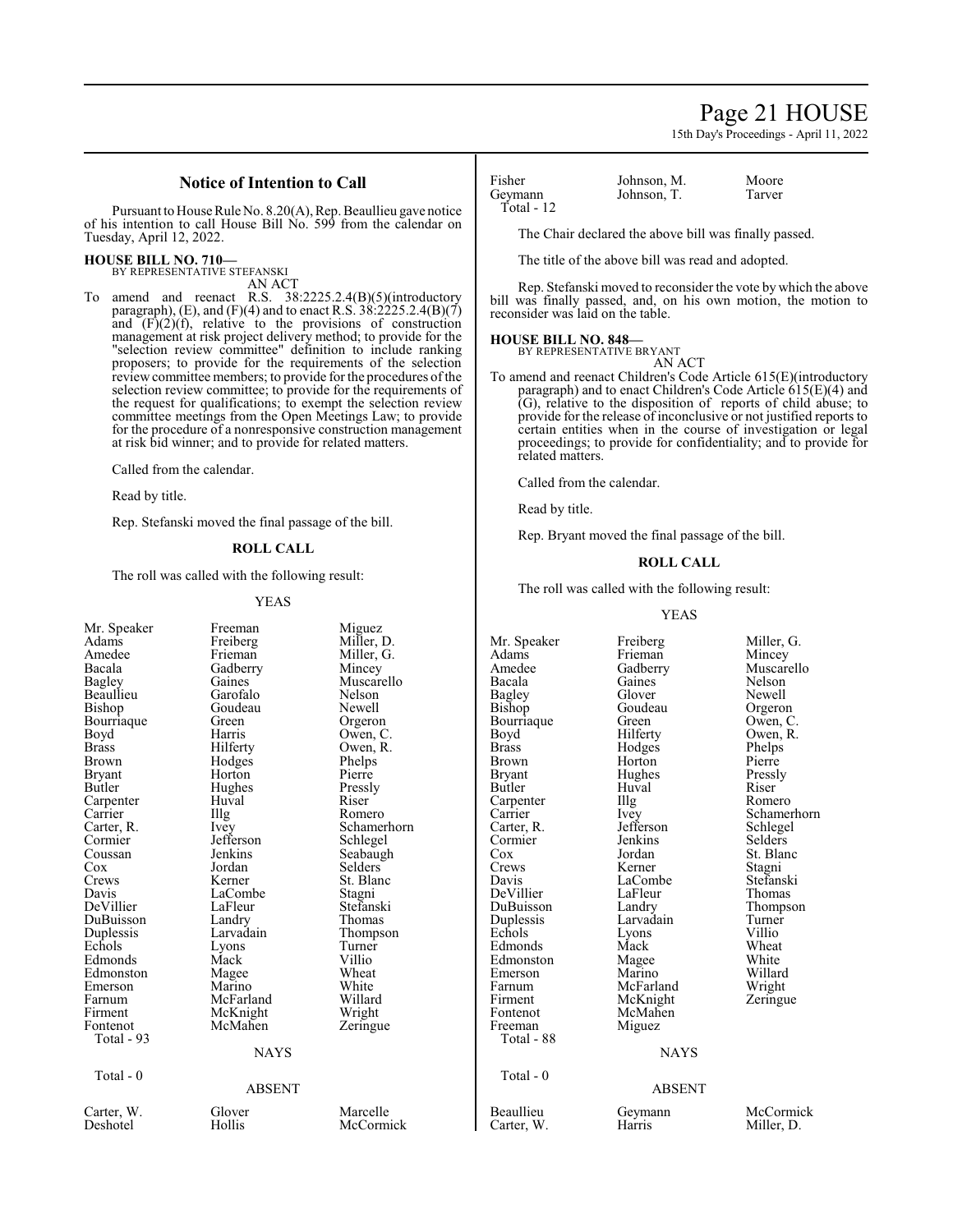# Page 22 HOUSE

15th Day's Proceedings - April 11, 2022

Coussan Hollis Moore<br>Deshotel Johnson, M. Seabaugh Deshotel Johnson, M. Seabau<br>Fisher Johnson, T. Tarver Fisher Johnson, T.<br>Garofalo Marcelle Total - 17

Marcelle

The Chair declared the above bill was finally passed.

The title of the above bill was read and adopted.

Rep. Bryant moved to reconsider the vote by which the above bill was finally passed, and, on his own motion, the motion to reconsider was laid on the table.

### **Notice of Intention to Call**

Pursuant to House Rule No. 8.20(A), Rep. Huval gave notice of his intention to call House Bill No. 376 from the calendar on Tuesday, April 12, 2022.

### **Suspension of the Rules**

On motion of Rep. Magee, the rules were suspended in order to take up and consider Petitions, Memorials, and Communications at this time.

### **Petitions, Memorials, and Communications**

The following petitions, memorials, and communications were received and read:

# **Message from the Senate**

### **HOUSE CONCURRENT RESOLUTIONS**

April 11, 2022

To the Honorable Speaker and Members of the House of Representatives:

I am directed to inform your honorable body that the Senate has concurred in the following House Concurrent Resolutions:

House Concurrent Resolution No. 59 Returned without amendments

Respectfully submitted,

YOLANDA J. DIXON Secretary of the Senate

### **Message from the Senate**

#### **ASKING CONCURRENCE IN SENATE CONCURRENT RESOLUTIONS**

### April 11, 2022

To the Honorable Speaker and Members of the House of Representatives:

I am directed to inform your honorable body that the Senate has adopted and asks your concurrence in the following Senate Concurrent Resolutions:

Senate Concurrent Resolution No. 26

Respectfully submitted,

YOLANDA J. DIXON Secretary of the Senate

# **Senate Concurrent Resolutions Lying Over**

The following Senate Concurrent Resolutions contained in the message were taken up and acted upon as follows:

#### **SENATE CONCURRENT RESOLUTION NO. 26—** BY SENATOR FOIL

A CONCURRENT RESOLUTION To commend the Louisiana Court Appointed Special Advocate (CASA) programs and volunteers for their work and designate April 12, 2022, as CASA Day at the state capitol.

Read by title.

Lies over under the rules.

### **Suspension of the Rules**

On motion of Rep. Magee, the rules were suspended in order to take up and consider Petitions, Memorials, and Communications at this time.

# **Petitions, Memorials, and Communications**

The following petitions, memorials, and communications were received and read:

# **Message from the Senate**

# **SENATE BILLS**

# April 11, 2022

To the Honorable Speaker and Members of the House of Representatives:

I am directed to inform your honorable body that the Senate has finally passed the following Senate Bills:

Senate Bill Nos. 32, 34, 35, 40, 59, 83, 98, 118, 133, 135, 146, 209, 244, 257, 268, 279, 328, 366 and 396

Respectfully submitted,

YOLANDA J. DIXON Secretary of the Senate

# **Senate Bills and Joint Resolutions on First Reading**

The following Senate Bills and Joint Resolutions on first reading were taken up, read, and placed upon the calendar for their second reading:

#### **SENATE BILL NO. 32—**

BY SENATORS FRED MILLS AND CLOUD AN ACT

To amend and reenact R.S. 22:1856(B) and 1856.1(A), the introductory paragraph of 1856.1(B), 1856.1(B)(2)(a), (3)(a), and (4)(a),  $(E)(5)$ , and (G), and to enact R.S.  $22:1856.1(H)$  and 1856.2, relative to pharmacy audits; to provide for the time limit for pharmacy audits; to provide for the prescriptions audited; to provide for compensation of auditors; to require an attestation prior to an audit; and to provide for related matters.

Read by title.

Lies over under the rules.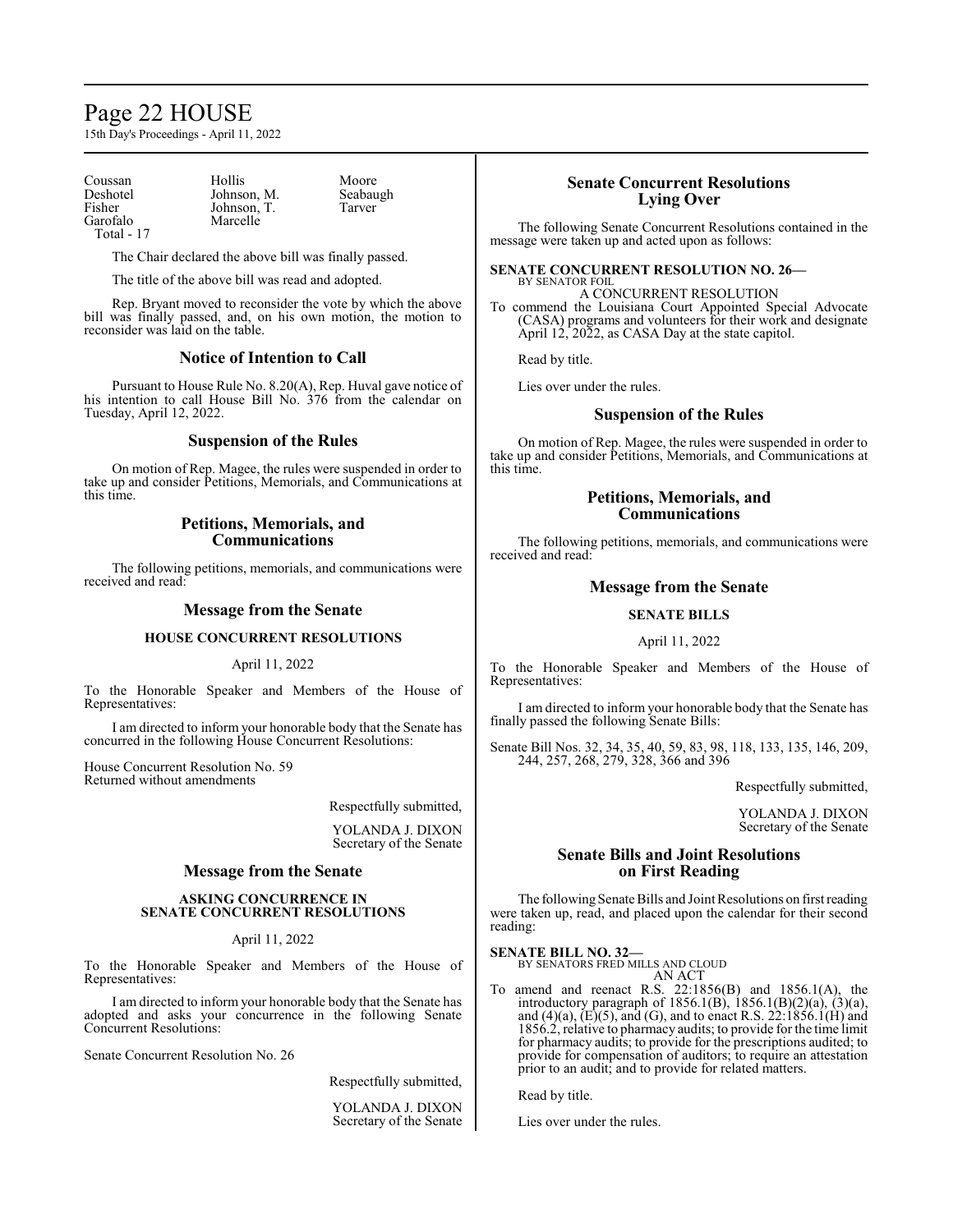15th Day's Proceedings - April 11, 2022

**SENATE BILL NO. 34—**<br>BY SENATOR FRED MILLS AND REPRESENTATIVES BUTLER,<br>CHARLES OWEN AND BAGLEY AN ACT

To amend and reenact R.S. 37:1270.1(F), 1314(G), 1357.1(B), 1360(5), 1360.63(E), 1360.102(F), 2864(D), and 3356(E) and to enact R.S. 37:629, 1164(39)(c), 1270(D), 1340(7), 3015, 3303(E), and 3434 and R.S. 42:17.2, relative to meetings of statewide advisory committees of the Louisiana State Board of Medical Examiners; to authorize certain meetings to be conducted electronically; to provide for public notice and participation requirements; and to provide for related matters.

Read by title.

Lies over under the rules.

### **SENATE BILL NO. 35—**

BY SENATOR FRED MILLS AN ACT

To enact R.S. 49:149.34, relative to the names of state buildings; to name the Carl W. Aron Building; to provide for an effective date; and to provide for related matters.

Read by title.

Lies over under the rules.

#### **SENATE BILL NO. 40—**

BY SENATORS MCMATH, BARROW, LUNEAU AND MIZELL AN ACT

To enact R.S. 46:286.2, relative to protections for foster children; to provide for special identification cards for children in foster care; to provide for an effective date; and to provide for related matters.

Read by title.

Lies over under the rules.

#### **SENATE BILL NO. 59—**

- BY SENATOR FRED MILLS AND REPRESENTATIVE BAGLEY AN ACT
- To enact R.S. 46:460.76, relative to claim reviews conducted by Medicaid managed care organizations; to provide for prepayment reviews; to provide for definitions; and to provide for related matters.

Read by title.

Lies over under the rules.

#### **SENATE BILL NO. 83—**

BY SENATOR FRED MILLS AN ACT

To enact R.S. 46:460.37, relative to Medicaid pharmacy reimbursement; to provide for the Council on Medicaid Pharmacy Reimbursement; to provide for council membership; to provide for meetings; to provide for the duties and powers of the council; and to provide for related matters.

Read by title.

Lies over under the rules.

#### **SENATE BILL NO. 98—**

BY SENATORS HEWITT,BARROW, HENSGENS, LUNEAU AND MIZELL

AN ACT

To amend and reenact R.S. 46:2351 through 2354, to enact R.S. 46:2355, and to repeal R.S. 46:2356, relative to the Louisiana Commission for the Deaf; to provide for definitions; to provide for the Louisiana Commission for the Deaf; to provide for a governing board; to provide for commission employees; to provide for commission funds; to provide for an effective date; and to provide for related matters.

Read by title.

Lies over under the rules.

# **SENATE BILL NO. 118—**

BY SENATOR TALBOT

AN ACT To amend and reenact R.S. 22:1028.3(B)(2) and to enact R.S.  $22:1028.3(D)(3)$  and (4), relative to the medical necessity for genetic testing of certain cancer mutations; to require medical necessity for genetic testing of certain cancer mutations is based on nationally recognized clinical practice guidelines; to provide definitions; and to provide for related matters.

Read by title.

Lies over under the rules.

#### **SENATE BILL NO. 133—** BY SENATOR MILLIGAN

- AN ACT
- To amend and reenact R.S. 6:314(A) and 766.1(A), relative to banking; to provide for state banks; to provide for savings and loan associations; to provide for payable on death accounts; to provide for affidavit requirements; to provide for requirements, procedures, and conditions; and to provide for related matters.

Read by title.

Lies over under the rules.

# **SENATE BILL NO. 135—**

BY SENATOR BOUDREAUX AN ACT

To amend and reenact R.S.  $44:4.1(B)(31)$  and R.S.  $46:121(1)$  and  $(4)$ ,  $122(B)(1)$ ,  $123(B)(1)$  and  $(2)$ ,  $(D)(1)$ ,  $(E)$ ,  $(G)(1)$  and  $(2)$ , and  $(K)(2)$  through  $(4)$ , and to enact R.S.  $46:123(M)$ , and to repeal R.S.  $46:121(1)(c)$  and (6), relative to the Military Family Assistance Fund; to provide an exception relative to public records for Military Family Assistance Fund applications; to provide for definitions; to clarify the requirements for needbased Military Family Assistance Fund applications; to provide for remote operations; and to provide for related matters.

Read by title.

Lies over under the rules.

#### **SENATE BILL NO. 146—** BY SENATOR TALBOT

AN ACT To amend and reenact R.S. 22:1054.1(A), relative to insurance coverage for cancer treatments; to prohibit denial of coverage in certain circumstances; and to provide for related matters.

Read by title.

Lies over under the rules.

# **SENATE BILL NO. 209—**

BY SENATOR STINE

# AN ACT

To amend and reenact R.S.  $22:1969(A)(1)$ , relative to the commissioner of insurance; to authorize the commissioner to order certain penalties to persons engaging in an unfair method of competition or an unfair or deceptive act or practice; to increase the maximum penalties for violations; and to provide for related matters.

Read by title.

Lies over under the rules.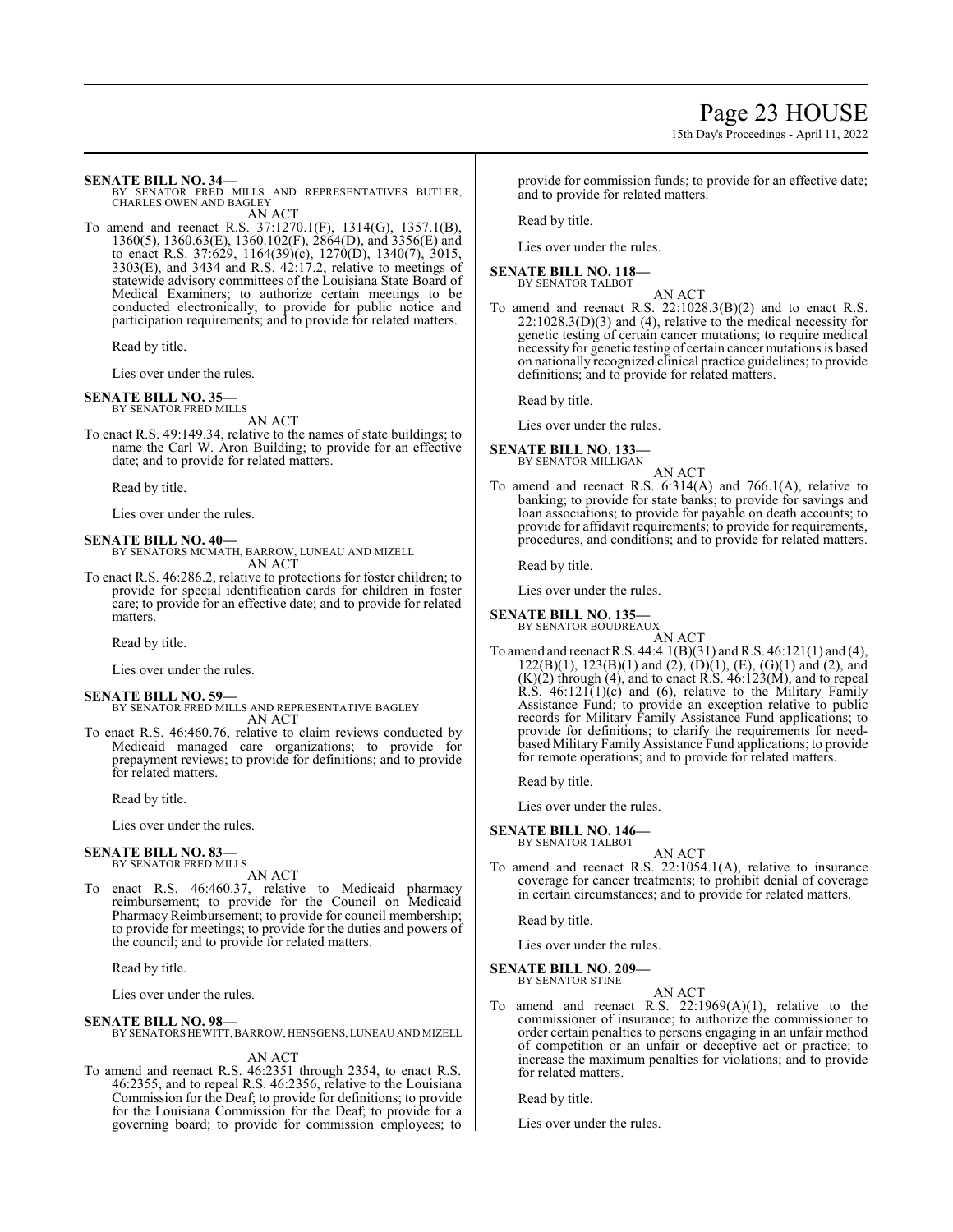# Page 24 HOUSE

15th Day's Proceedings - April 11, 2022

#### **SENATE BILL NO. 244—** BY SENATOR ALLAIN

AN ACT

To enact R.S. 47:337.14.1, relative to reporting requirements for certain local tax collectors; to require the legislative auditor and the Louisiana Uniform Local Sales Tax Board to develop uniform reporting schedules for collectors compensated on the basis of cost of collection; to provide for minimum reporting requirements; to provide for the due date of required reports; and to provide for related matters.

Read by title.

Lies over under the rules.

#### **SENATE BILL NO. 257—** BY SENATOR FRED MILLS

AN ACT

To enact R.S. 46:450.8, relative to Medicaid coverage for continuous glucose monitors; to require Medicaid coverage for continuous glucose monitors; to provide for the method of coverage; to provide for duties of the Louisiana Department of Health; and to provide for related matters.

Read by title.

Lies over under the rules.

# **SENATE BILL NO. 268—**

BY SENATORS MIZELL AND BARROW AN ACT

To amend and reenact R.S. 40:2156(B)(4) and to enact R.S. 40:2159.2, relative to opioid treatment programs for pregnant women; to establish requirements for treatment facilities licensed as behavioral health services providers that provide treatment for opioid use disorder to pregnant women; to prohibit certain actions against behavioral health services provider licenses prior to a specific date; to provide for definitions; to provide for an effective date; and to provide for related matters.

Read by title.

Lies over under the rules.

#### **SENATE BILL NO. 279—** BY SENATOR FRED MILLS

AN ACT

To enact R.S. 49:149.35, relative to names of state buildings; to name the J. Burton Angelle Building; to provide for an effective date; and to provide for related matters.

Read by title.

Lies over under the rules.

#### **SENATE BILL NO. 328—** BY SENATOR FRED MILLS

AN ACT

To amend and reenact R.S. 37:1042(A), (B), the introductory paragraph of (C)(1), and (D), relative to the Louisiana State Board of Optometry Examiners; to provide for board membership; to provide for a nomination process; to provide for term limits; to provide for board members who are also members in an optometrist trade association; and to provide for related matters.

Read by title.

Lies over under the rules.

#### **SENATE BILL NO. 366—** BY SENATOR HARRIS

AN ACT

To amend and reenact R.S. 22:976.1(D) and to enact R.S. 22:976.1(E), relative to health insurance; to prohibit certain health insurance cost-sharing practices; to provide definitions; to provide for fairness in enrollee cost-sharing practices; and to provide for related matters.

Read by title.

Lies over under the rules.

### **SENATE BILL NO. 396—**

BY SENATOR MORRIS AN ACT

To amend and reenact Code of Criminal Procedure Art. 331(A)(1), relative to bail; to provide relative to bail obligations after a conviction; to provide relative to the rights of the district attorney; to provide relative to the obligations owed at the time of conviction; to provide relative to a judgment of bond forfeiture; and to provide for related matters.

Read by title.

Lies over under the rules.

# **Suspension of the Rules**

On motion of Rep. Duplessis, the rules were suspended in order to take up and consider Introduction of Resolutions, House and House Concurrent at this time.

# **Introduction of Resolutions, House and House Concurrent**

The following members introduced the following entitled House and House Concurrent Resolutions, which were read the first time by their titles and placed upon the calendar for their second reading:

# **HOUSE RESOLUTION NO. 58—**

BY REPRESENTATIVE DUPLESSIS A RESOLUTION

To commend J. Stephen Perry for his contributions and service to state of Louisiana, the city of New Orleans, and the tourism industry.

Read by title.

On motion of Rep. Duplessis, and under a suspension of the rules, the resolution was adopted.

# **Privileged Report of the Committee on Enrollment**

April 11, 2022

To the honorable Speaker and Members of the House of Representatives:

I am directed by your Committee on Enrollment to submit the following report:

The following House Resolutions have been properly enrolled:

**HOUSE RESOLUTION NO. 49—**

BY REPRESENTATIVES SCHEXNAYDER AND BOURRIAQUE A RESOLUTION

To commend Kim Mulkey, Louisiana State Universitywomen's head basketball coach, on being named Associated Press 2022 Coach of the Year.